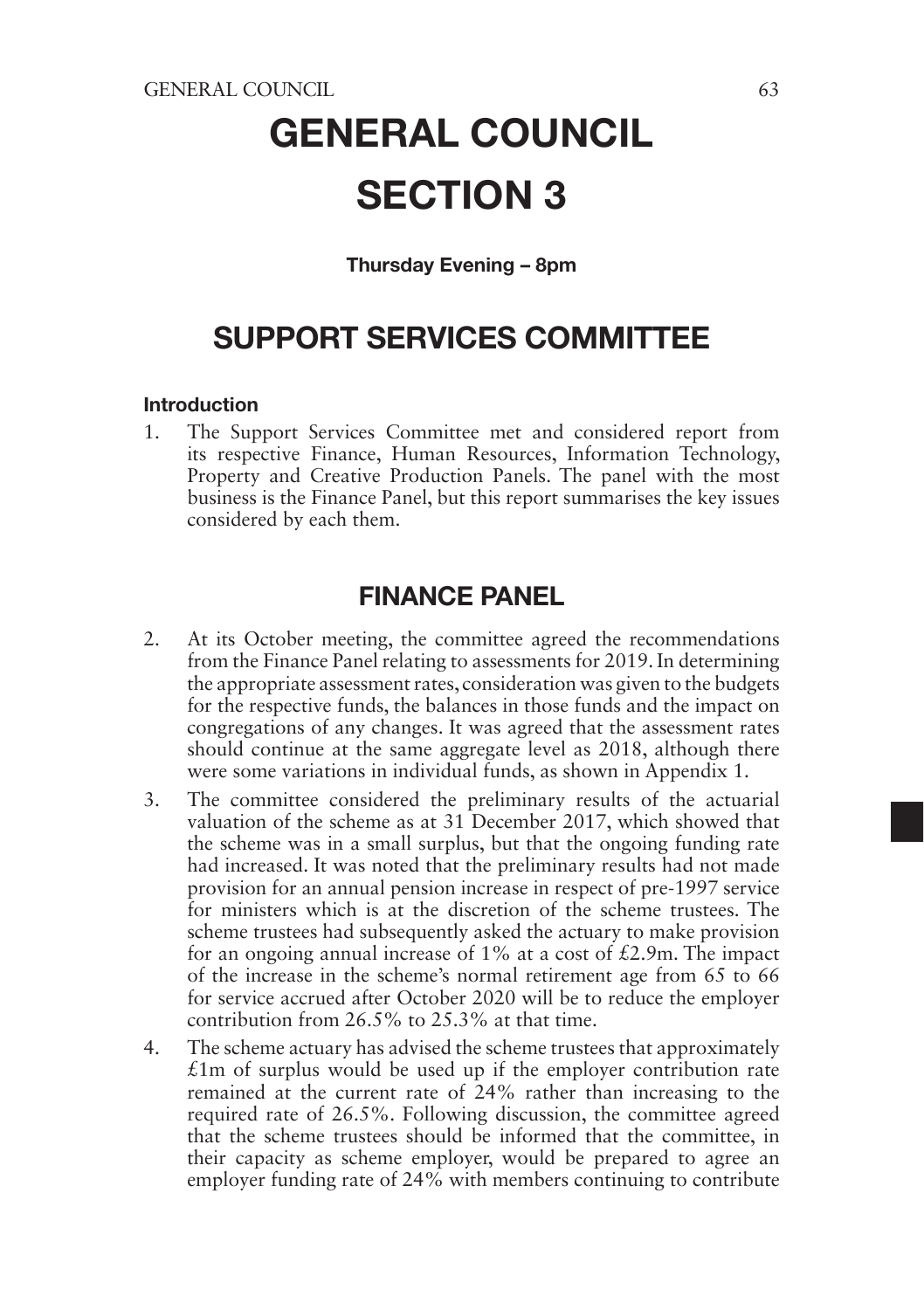7% and that this be funded by the using part of the valuation surplus. The scheme trustees agreed to this request. The committee therefore agreed that the assessment rate for 2019 for the PCI Pension Fund should remain at 24.0%.

- 5. It was noted that only two responses had been received to the consultation on the increase in the pension scheme retirement age. The committee agreed that the proposed change to increase the scheme retirement age to 66 in respect of service accrued from October 2020 be implemented.
- 6. The committee reviewed the levels of the sterling and euro basic ministerial minimum stipend having received recommendations from its Finance Panel. As the HR panel had not met, there was no recommendation relating to the annual salary review from that panel, and the rates were therefore considered by the committee. The committee agreed that the sterling and euro basic ministerial minimum stipends be increased by 2.0% and 1.0% respectively, as shown in Appendix 2. It was also agreed that the staff salaries scales be increased on the same basis  $(2\% \text{ in } \tilde{\text{NI}} \text{ and } 1\% \text{ in } \text{RoI})$  (Appendix 4)
- 7. A tender competition for the provision of insurance brokerage and placement services from 31 December 2018 was held in the autumn of 2018. After assessing a number of applications, A.J. Gallagher were re-appointed as insurance brokers to PCI for a further three years.
- 8. The panel has been considering, in the context of GDPR, the requirement in the Code that a list of contributors to FWO be prepared. The committee supported the view of the panel reached at its meeting last October that "disclosure should be by number, but that members" can give consent to have their contributions disclosed by name."
- 9. The committee noted that the Charity Commission NI web site indicates that there were 12 congregations in Northern Ireland in default and that 21 had submitted their returns late. Whilst noting these, the committee was pleased with the overall responses by congregations and recognised the considerable work required by them, with the majority having met the legislative requirements. However, a limited review of returns made indicates that some congregations may not be completing accounts and returns in line with the guidance issued. In particular, there appears to be confusion as to the preparation of aspects of receipts and payments accounts and the associated bank balances. Further guidance on this matter was issued to congregations at the start of 2019. The committee also confirmed the position that, for accounts prepared on a receipts and payments basis, the bank balance should continue to be adjusted for outstanding cheques and lodgements.
- 10. At its meeting in February 2019, The committee approved the accounts for the assessment funds (other than the Students' Bursary Fund, which falls to the Council for Training in Ministry) for the year ended 31 December 2018, and also the accounts for the Finance, IT, HR, and Payroll Departments and also the General Secretary's Department. The financial position for each of the funds was considered to be satisfactory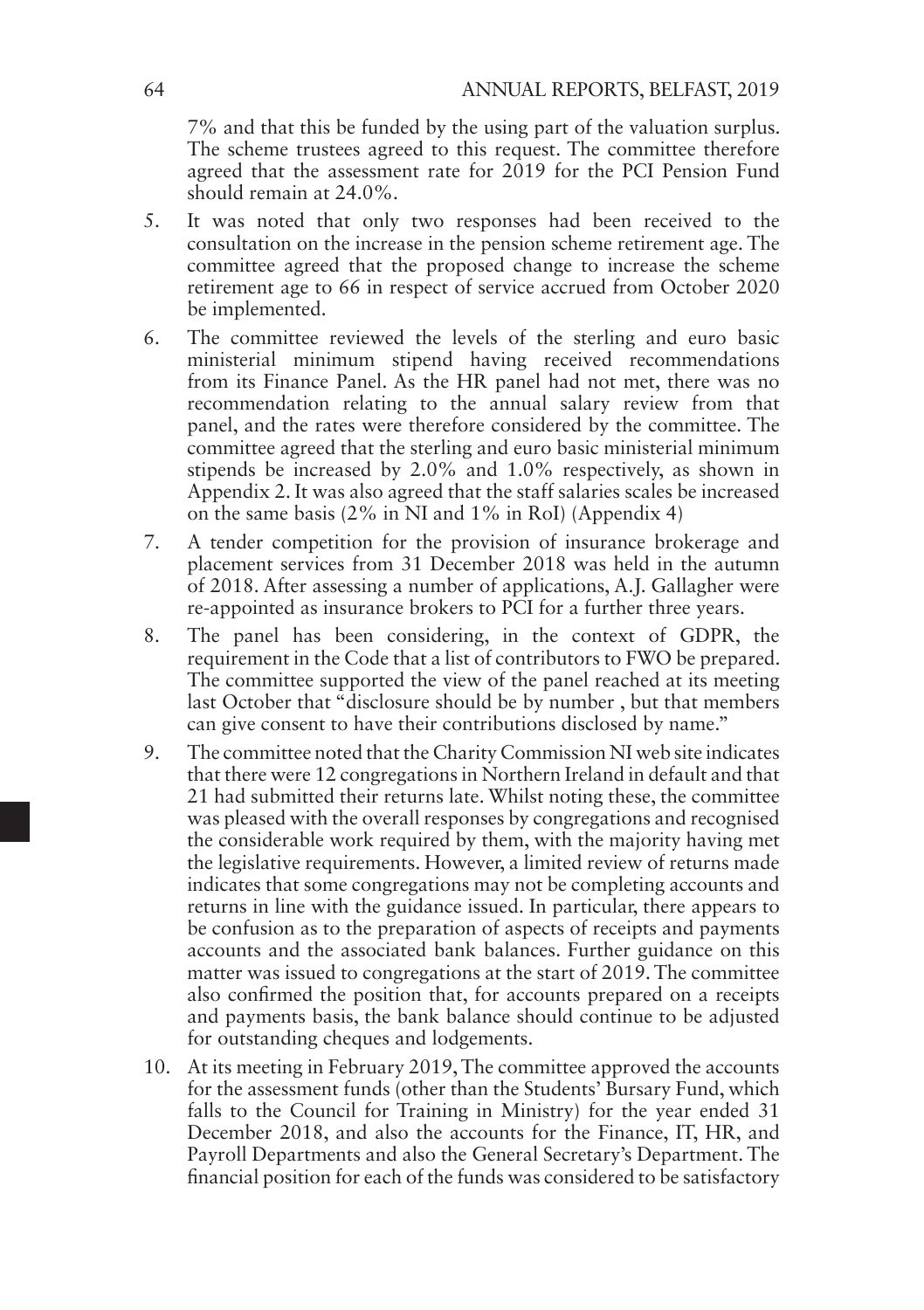and there were no significant issues to highlight. The committee also agreed the budgets for Support Services and the Incidental Fund for 2019 (Appendix 3).

- 11. The committee discussed the mileage rates for the General Assembly. It was agreed that the rate for Northern Ireland would continue at 15p per mile for 2019. However, the committee decided that a kilometre rate be introduced, from 1 July 2019, for members travelling from the Republic, and attending councils and committees, at 14 cent per kilometre (equivalent to previous rate of 22 cent per mile).
- 12. The panel reviewed the annual financial report (including the Trustee's report) in detail and discussed specific items, including major variances from 2017. The panel noted that there was again a deficit arising from normal charitable activities of £515,817 (2018 – deficit of  $£965,771$ ). After making a number of reporting adjustments, mainly to reflect pensions but also losses on investment assets, the accounts show a deficit for the year of £10,649,819. Therefore during 2018, the overall fund balances of the church decreased from £59,504,860 to £48,855,041. The report and accounts were approved by the General Council at its meeting in April.
- 13. Since the last Assembly, the following were granted leave to retire at or over the age of 65; the Rev D. McIlwaine (Newington); Rev D.W. Brice (Glengormley); Rev R.L. Craig (Kilfennan); Rev B. McMillan (Ballygmartin); Rev R.J. Stevenson (Carrowdore & Ballyfrenis); Rev A.C. Wilson (Ballykelly); Rev K. Nelson (St Andrew's, Belfast) ; Rev R.D. Maxwell (Castlewellan and Leitrim); Rev J. McCaughan (First Dunboe)and Rev I. McDonald (New Mossley).
- 14. In accordance with the requirements of the Code, the committee agreed that Revs D.A. Murphy (Cunningham Memorial), T.J. Laverty (Portstewart), TDW Johnston (Hamilton Road, Bangor) and J.G. Johnston (Carnlough, Cushendall and Newtowncrommelin) be granted permission to retire before their 65th birthdays on the basis that their benefits from the Presbyterian Church in Ireland Pension Scheme (2009) are actuarially reduced to reflect early retirement.

# HR PANEL

- 15. The panel has not had a convener throughout 2018. The panel was not able to meet in September and the committee considered the annual salary review, as noted above. The panel met in February and the committee agreed to a recommendation from the panel to introduce a scheme offering loans to staff for the payment of annual travel costs. Two new policies – a social media policy and a public transport loans policy – were approved.
- 16. A procurement process has commenced for the provision, to congregations, of both human resources and health and safety advice (currently provided by Peninsula). Advertisements seeking tenders have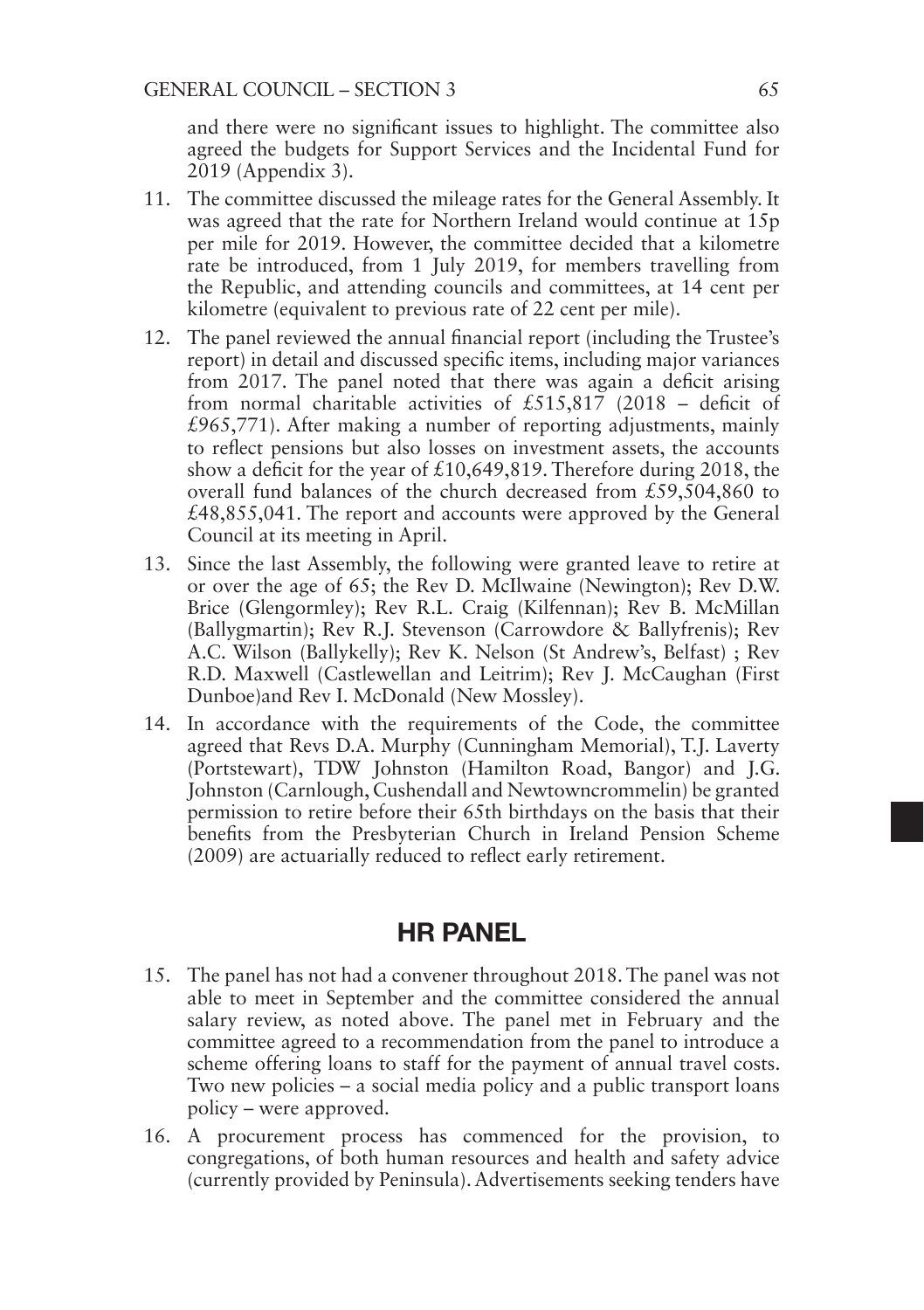been placed and it is expected that the provider will be in position in early autumn.

# PROPERTY PANEL

- 17. The committee was pleased to receive a report from the panel advising that the recent phase of refurbishment work on the ground floor of Assembly Buildings was complete. It offers much needed additional conference AND exhibition space and bespoke accommodation for the Presbyterian Historical Society of Ireland. The projected final account for both Assembly Buildings and PHSI will be  $\hat{\pounds}1,584,661$  (inclusive of VAT AND fees) and this was within the set budget for the project. A new logo, along with branding, has been designed for the Conference Centre and additional signage put in place. The committee was pleased to hear that conference bookings in 2018 provided income of some £135,000 and there is considerable forward interest.
- 18. The visitor exhibition in the reception area of Assembly Buildings has been completed and was formally opened on Wednesday 27 March 2019 by the Deputy Lord Mayor

# IT PANEL

- 19. The committee approved an updated ICT Acceptable Use Policy, which now covers new matters such as cloud technologies and GDPR. The committee recognises the concerns of the panel about the capacity of the IT department to undertake everything required and the consequent significant risks to the operation of PCI.
- 20. The General Council agreed to a recommendation from the committee that a task group be set up to consider the structure and resources of the IT Department and bring forward definitive proposals.

# CREATIVE PRODUCTION PANEL

21. The Rev Alistair Bill was appointed as convener of the panel. The committee had a discussion about the role of CPD and, in particular, how it can best support the work of the various PCI Councils. General Council agreed that a task group be set up to consider how CPD can provide as efficient and effective service as possible to the other Councils.

DAVID THOMSON, Convener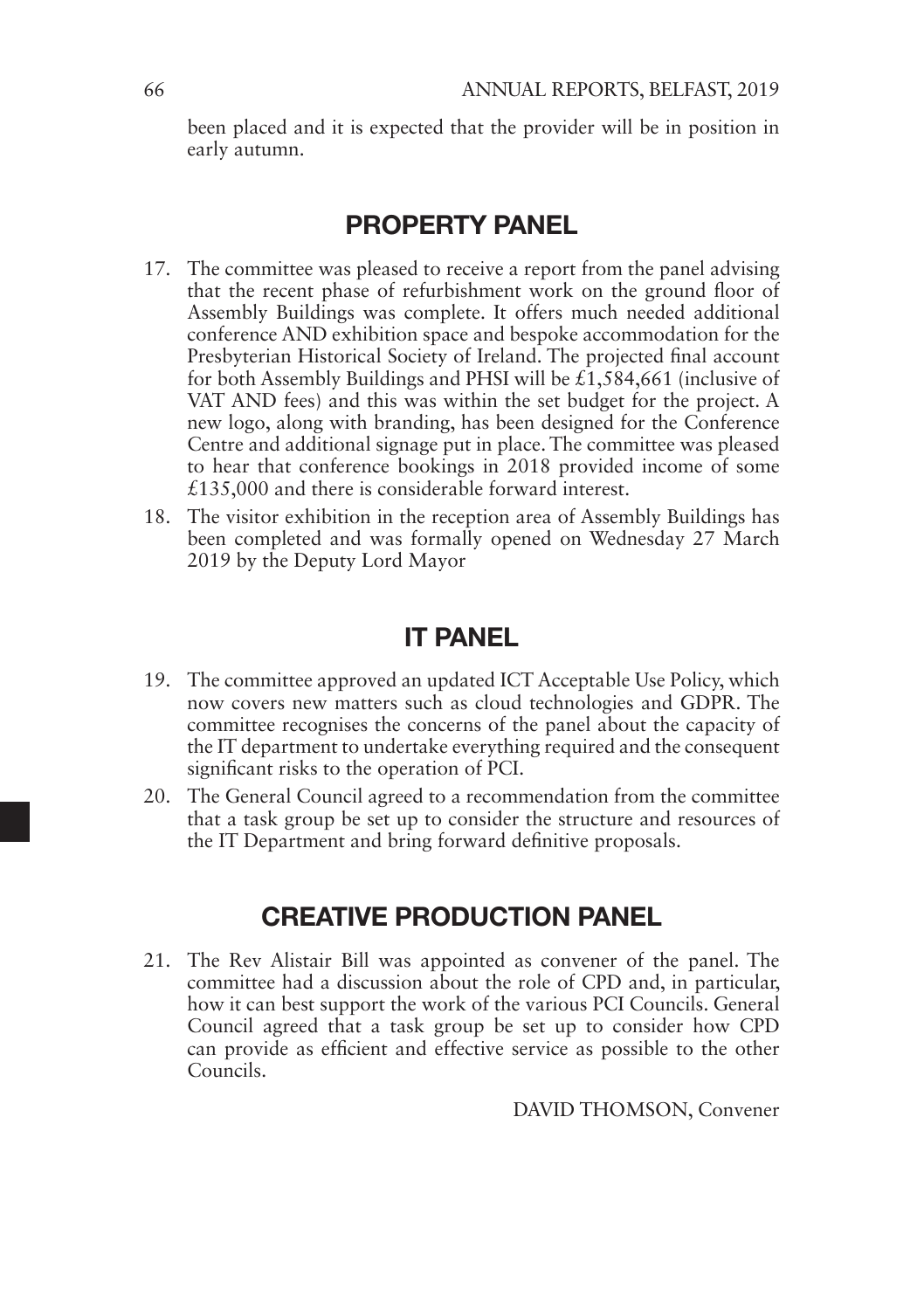NOTE: The customary Schedules of the Support Services Committee Report dealing with a summary of the presbyteries financial returns and the General Assembly's statistics and graphs, will be included with the 2019 Minutes of the General Assembly. This change is due to the new later submission date for part B of the annual statistical returns.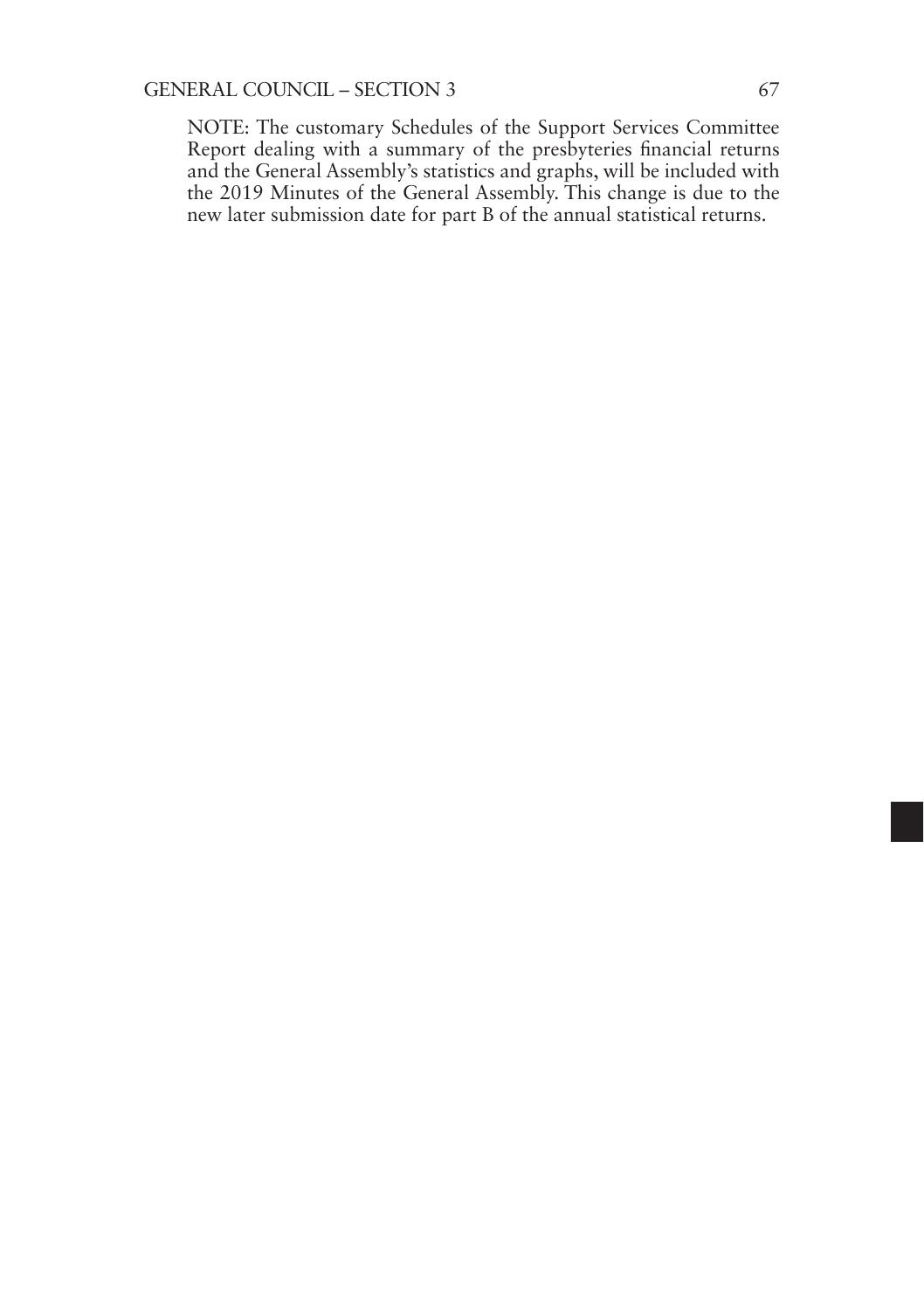# SUPPORT SERVICES

# APPENDIX 1

### 2019 ASSESSMENT RATES AND ALLOCATIONS

The proposed rates of assessment for 2019 are ;

| Assessment<br>Band | Assessable Income<br>$(f/\epsilon)$ |           | Assessment<br>Rate |
|--------------------|-------------------------------------|-----------|--------------------|
|                    | From                                | To        |                    |
|                    | 0                                   | 10,999    | $0.00\%$           |
| 2                  | 11,000                              | 64,999    | 14.50%             |
| 3                  | 65,000                              | 129,999   | 10.75%             |
| 4                  | 130,000                             | 194,999   | 7.25%              |
|                    | 195,000                             | 259,999   | 3.50%              |
| 6                  | 260,000                             | and above | $0.00\%$           |

*(Note: the above is unchanged from 2018)*

It is proposed that amounts collected through the assessment system are allocated on the following percentages

| Assessment<br>Fund            | Projected<br>Allocation<br>for $2019$<br>£. | Projected<br>Allocation<br>for $2019$<br>$\%$ | Projected<br>Allocation<br>for $2018$ | Actual<br>Allocation<br>for $2018$<br>$\%$ |
|-------------------------------|---------------------------------------------|-----------------------------------------------|---------------------------------------|--------------------------------------------|
| Central Ministry Fund         | £1,800,000                                  | 41.20%                                        | £1,810,700                            | 41.29%                                     |
| <b>Retired Ministers Fund</b> | £425,000                                    | 9.73%                                         | £427,600                              | 9.75%                                      |
| Widows of Ministers Fund      | £400,000                                    | 9.15%                                         | 402,100                               | 9.17%                                      |
| Prolonged Disability Fund     | £100,000                                    | 2.29%                                         | 77,200                                | 1.72%                                      |
| Incidental Fund               | £825,000                                    | 18.88%                                        | 754,200                               | 17.20%                                     |
| Church House Repairs Fund     | £525,000                                    | 12.01%                                        | 528,000                               | 12.04%                                     |
| Special Assembly              |                                             |                                               |                                       |                                            |
| Ministerial Development Fund  | £130,000                                    | 2.97%                                         | 127,400                               | 2.87%                                      |
| Sick Supply Fund              | £15,000                                     | $0.34\%$                                      | 10,100                                | 0.23%                                      |
| Students Bursary Fund         | £150,000                                    | 3.43%                                         | 251,300                               | 5.73%                                      |
| TOTAL                         | £4,370,000                                  | 100.00%                                       | 4,388,600                             | 100.00%                                    |

It is also proposed that the assessment rate for 2019 for the PCI Pension Fund should remain at 24.0%.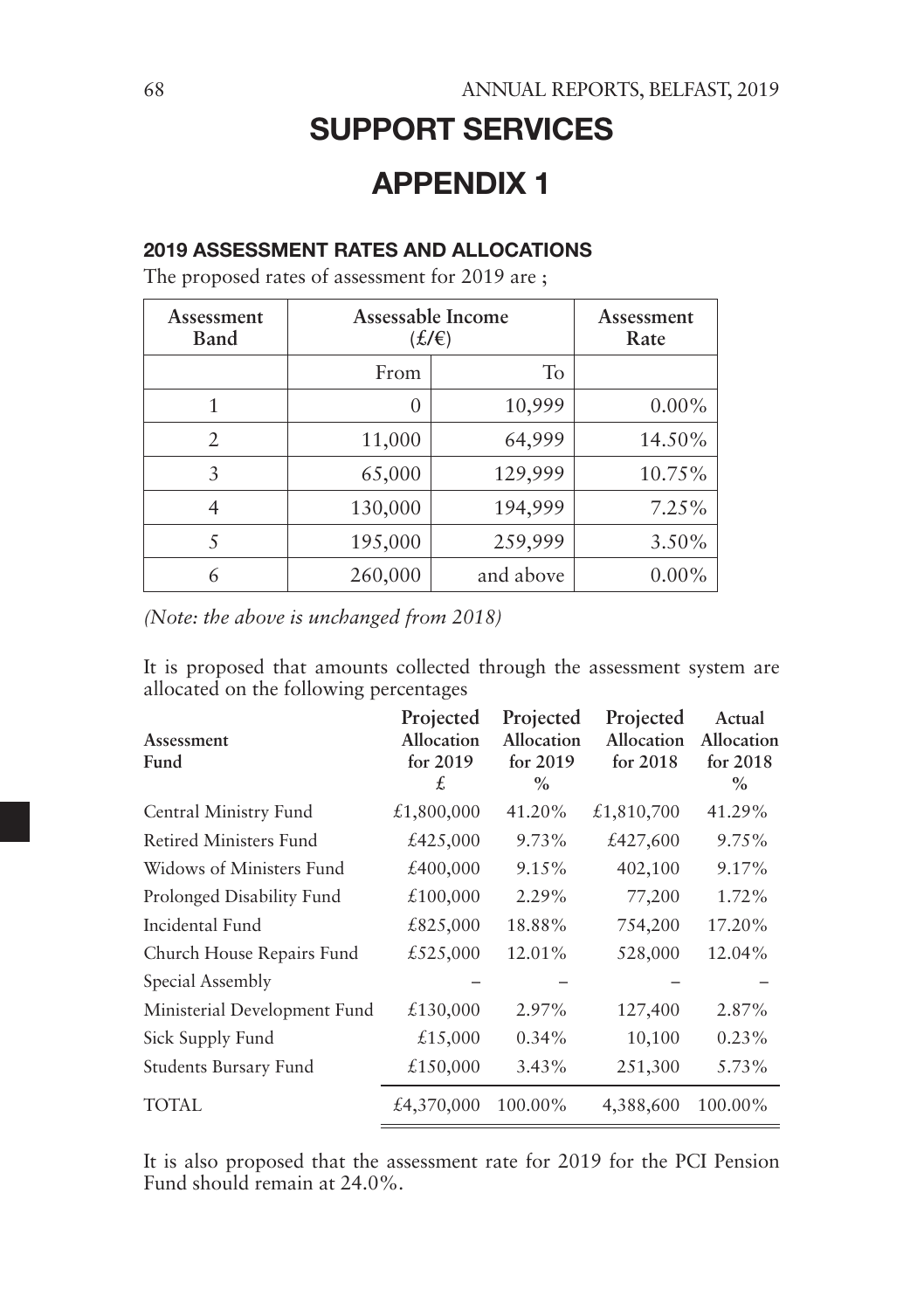# SUPPORT SERVICES

# APPENDIX 2

### 2019 RATES AND ALLOWANCES

1. Basic Ministerial and Appropriate Ministerial Minimum

|                                  | Northern Ireland |            | Republic of Ireland |           |
|----------------------------------|------------------|------------|---------------------|-----------|
|                                  | 2019<br>£.       | 2018<br>£. | 2019<br>€           | 2018<br>€ |
| <b>Basic Ministerial Minimum</b> | 26,695           | 26,172     | 39,953              | 39,557    |
| After 1 year's service           | 26,962           | 26,434     | 40,353              | 39,953    |
| After 2 years' service           | 27,229           | 26,696     | 40,753              | 40,349    |
| After 3 years' service           | 27,496           | 26,958     | 41,153              | 40,745    |
| After 4 years' service           | 27,763           | 27,220     | 41,553              | 41,141    |
| After 5 years' service           | 28,030           | 27,482     | 41,953              | 41,537    |
| After 6 years' service           | 28,297           | 27,744     | 42,353              | 41,933    |
| After 7 years' service           | 28,564           | 28,006     | 42,753              | 42,329    |
| After 8 years' service           | 28,831           | 28,268     | 43,153              | 42,725    |
| After 9 years' service           | 29,098           | 28,530     | 43,553              | 43,121    |
| After 10 years' service          | 29,365           | 28,792     | 43,953              | 43,517    |
| After 11 years' service          | 29,632           | 29,054     | 44,353              | 43,913    |
| After 12 years' service          | 29,899           | 29,316     | 44,753              | 44,309    |
| After 13 years' service          | 30,166           | 29,578     | 45,153              | 44,705    |
| After 14 years' service          | 30,433           | 29,840     | 45,553              | 45,101    |
| After 15 years' service          | 30,700           | 30,102     | 45,953              | 45,497    |
| After 16 years' service          | 30,967           | 30,364     | 46,353              | 45,893    |
| After 17 years' service          | 31,234           | 30,626     | 46,753              | 46,289    |
| After 18 years' service          | 31,501           | 30,888     | 47,153              | 46,685    |
| After 19 years' service          | 31,768           | 31,150     | 47,553              | 47,081    |
| After 20 years' service          | 32,035           | 31,412     | 47,953              | 47,477    |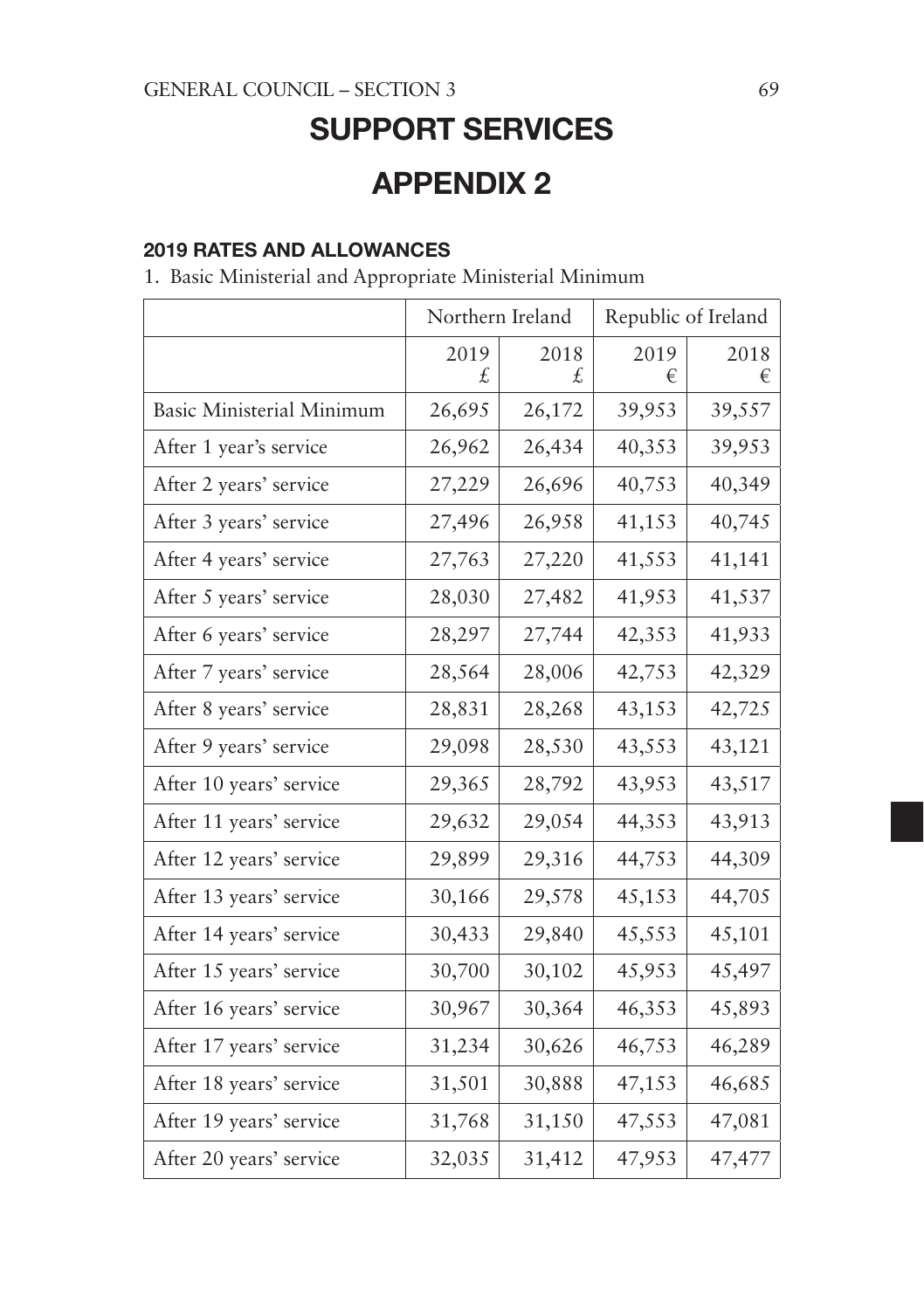**2. Retired Ministers, Widows of Ministers, and Prolonged Diability Funds** Retired Ministers Fund: maximum retirement pension for 2019 is £12,737.

Widows of Ministers Fund: maximum retirement pension for 2019 is £7,005.

Prolonged Disability Fund: maximum grants for 2019 is £12,809.

- **3. Regium Donum**  Regium Donum: £30 per month
- **4. Family Grants**

The following grants are payable for the academic year 2018/19.

| <b>Grant Category</b>                                                                                                               | Northern Ireland                                                     | Republic of Ireland                                                           |
|-------------------------------------------------------------------------------------------------------------------------------------|----------------------------------------------------------------------|-------------------------------------------------------------------------------|
| 1. Birth to final year<br><b>Primary School</b>                                                                                     | Child Allowance $£375$<br><b>PLUS</b><br>Tuition Grant £Nil          | Child Allowance $\epsilon$ 575<br><b>PLUS</b><br>Tuition Grant up to<br>€475  |
| 2. Secondary School                                                                                                                 | Child Allowance $£550$<br><b>PLUS</b><br>Tuition Grant f.Nil         | Child Allowance $\epsilon$ 8.50<br><b>PLUS</b><br>Tuition Grant up to<br>€800 |
| 3. Further and Higher<br>Education<br>(claimable up to<br>and including the<br>academic year in<br>which the student<br>becomes 24) | Child Allowance £825<br><b>PLUS</b><br>Tuition Grant up to<br>£2,000 | Child Allowance<br>€1,250<br><b>PLUS</b><br>Tuition Grant up to<br>€4,000     |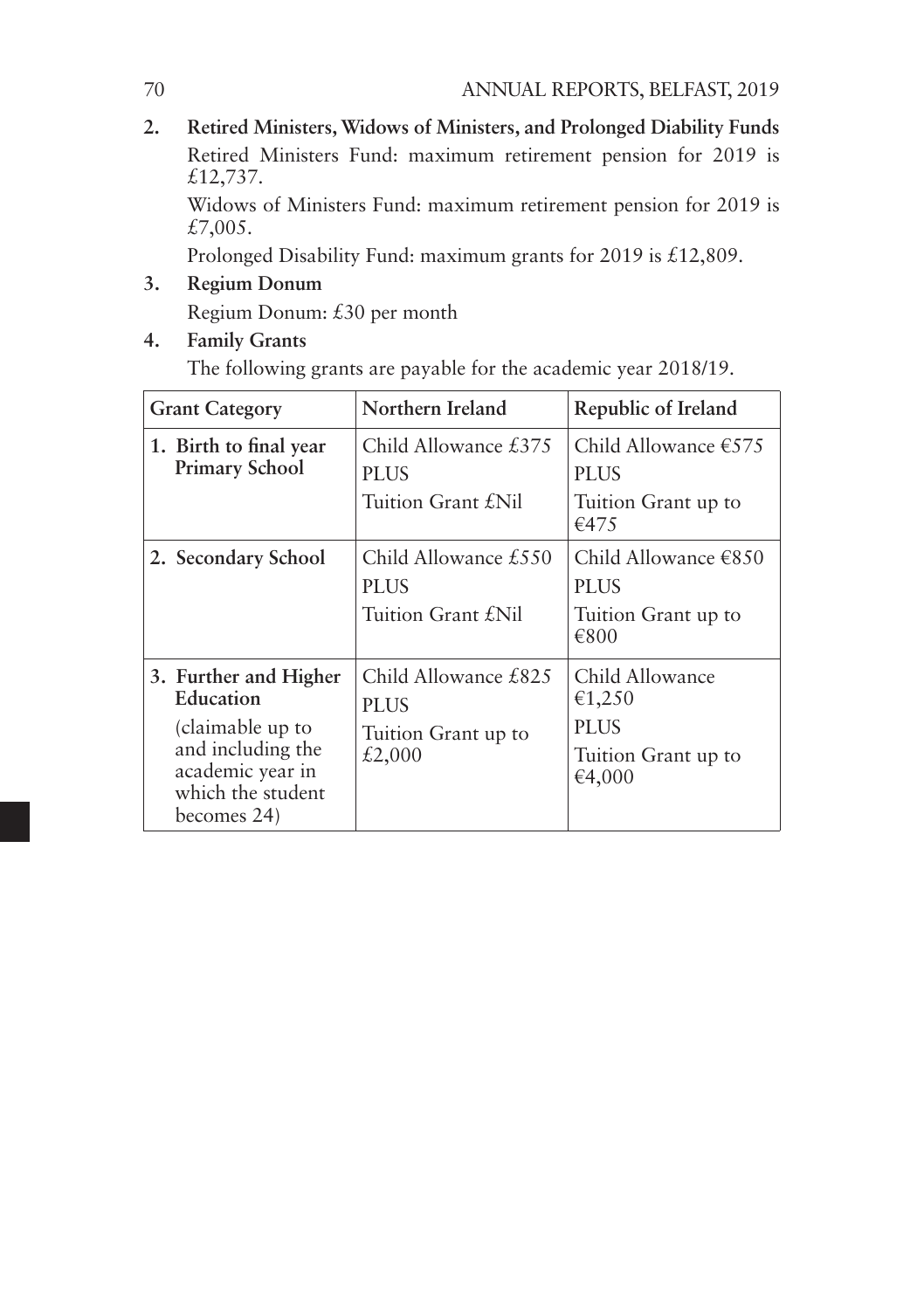# SUPPORT SERVICES APPENDIX 3

### 2019 INCIDENTAL FUND BUDGET

|                                                                                 |                                           | £      | £       |
|---------------------------------------------------------------------------------|-------------------------------------------|--------|---------|
| (i)                                                                             | General Council                           |        |         |
|                                                                                 | General Work                              | 3,500  |         |
|                                                                                 | Ad Hoc Task Groups                        | 1,000  |         |
|                                                                                 | <b>GDPR</b> Compliance                    | 5,000  |         |
|                                                                                 | <b>Assembly Arrangements</b>              | 20,000 |         |
|                                                                                 | <b>Church Relations Committee</b>         |        |         |
|                                                                                 | - Irish Council of Churches               | 22,167 |         |
|                                                                                 | - Irish Inter-Church Meeting              | 10,918 |         |
|                                                                                 | - Conference of European Churches         | 6,000  |         |
|                                                                                 | - Comm Protestant Churches Europe         | 1,300  |         |
|                                                                                 | - World Comm Reformed Churches            | 13,000 |         |
|                                                                                 | - General Church Relations (expenses)     | 5,000  | 87,885  |
| (iii)                                                                           | Council for Public Affairs                |        |         |
|                                                                                 | General Work incl conferences             | 1,500  |         |
|                                                                                 | <b>Education Grants</b>                   | 11,000 | 12,500  |
| (vi)                                                                            | Linkage Commission                        |        |         |
|                                                                                 | General Work                              | 6,500  |         |
|                                                                                 | Church Architecture Committee             | 8,500  | 15,000  |
|                                                                                 | Moderator expenses allowance              |        | 30,000  |
|                                                                                 | Printing for General Assembly             |        | 11,000  |
|                                                                                 | Postage, admin and other                  |        | 12,500  |
|                                                                                 | Insurance                                 |        | 8,000   |
|                                                                                 | Travel General Assembly and Councils etc. |        | 9,500   |
| Allowance to Congregations re Conveners                                         | 9,500                                     |        |         |
| Legal fees                                                                      | 40,000                                    |        |         |
|                                                                                 | Costs of General Secretary's Department   |        | 415,931 |
| <b>Support Services Charges</b>                                                 |                                           |        | 109,000 |
| UK Borders Agency                                                               |                                           |        | 500     |
|                                                                                 | Presbyterian Historical Society           |        | 23,000  |
| Youth Link                                                                      | 10,750                                    |        |         |
|                                                                                 | 2,575                                     |        |         |
| Churches Legislation Advisory<br>Peninsula Employment Law and Health and Safety |                                           |        | 17,300  |
|                                                                                 | Total                                     |        | 814,941 |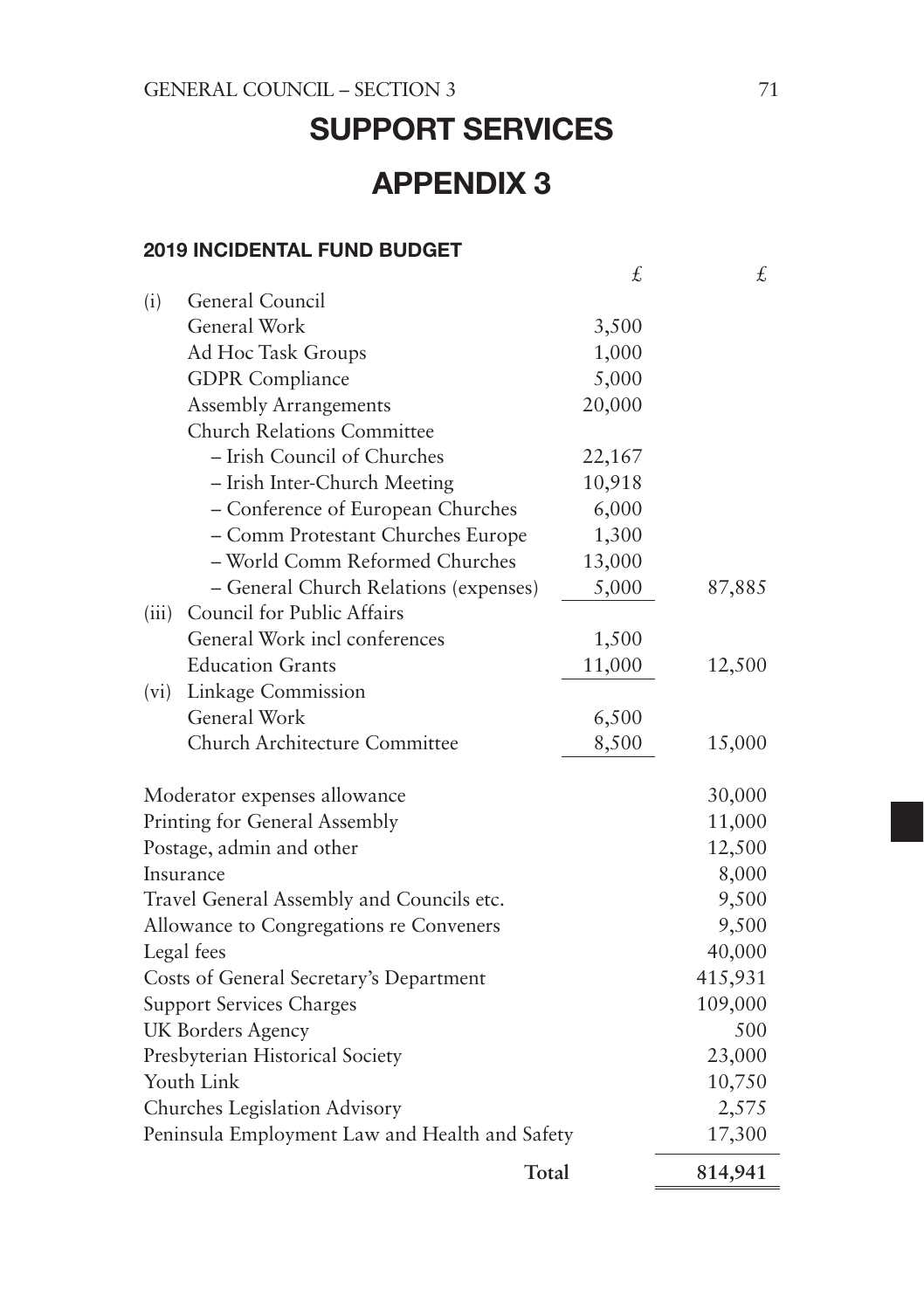# SUPPORT SERVICES

# APPENDIX 4

#### OVERVIEW OF CURRENT STAFFING

Sterling Salary Scales of posts in Assembly Buildings on 11 April 2019

#### **EXECUTIVE POSTS**

**Scale 1 (£25,240–£29,987)** IT Support Manager, (ITD) Presbyterian Women Support Officer (CCLW) Operations and Maintenance Officer (PSD) **Scale 2 (£28,504–£34,288)** Property Support Officer (FSD) Children's Development Officer (CCLW) Creative Production Support Officer (including Editorial Responsibilities) (CPD) Women's Ministry and PW Development Officer (CLW) Finance Manager (FSD/MD) Press Officer (GSD) Payroll and Assessment Manager (FSD) Personnel Support Officer (PD) Youth Development Officer (CCLW) Discipleship Development Officer (CCLW) Mission Support Officer (Partnership) (MD) **Scale 3 (£31,892–£38,870)** Finance Manager (FSD/CSW) Mission Support Officer (Member Care) (MD) Head of Creative Production (CPD) Programme Development Officer (CCLW) Public Affairs Officer (GSD) Training Development Officer (CCLW) Mission Development Officer (CCLW) Facilities and Conference Manager (PSD)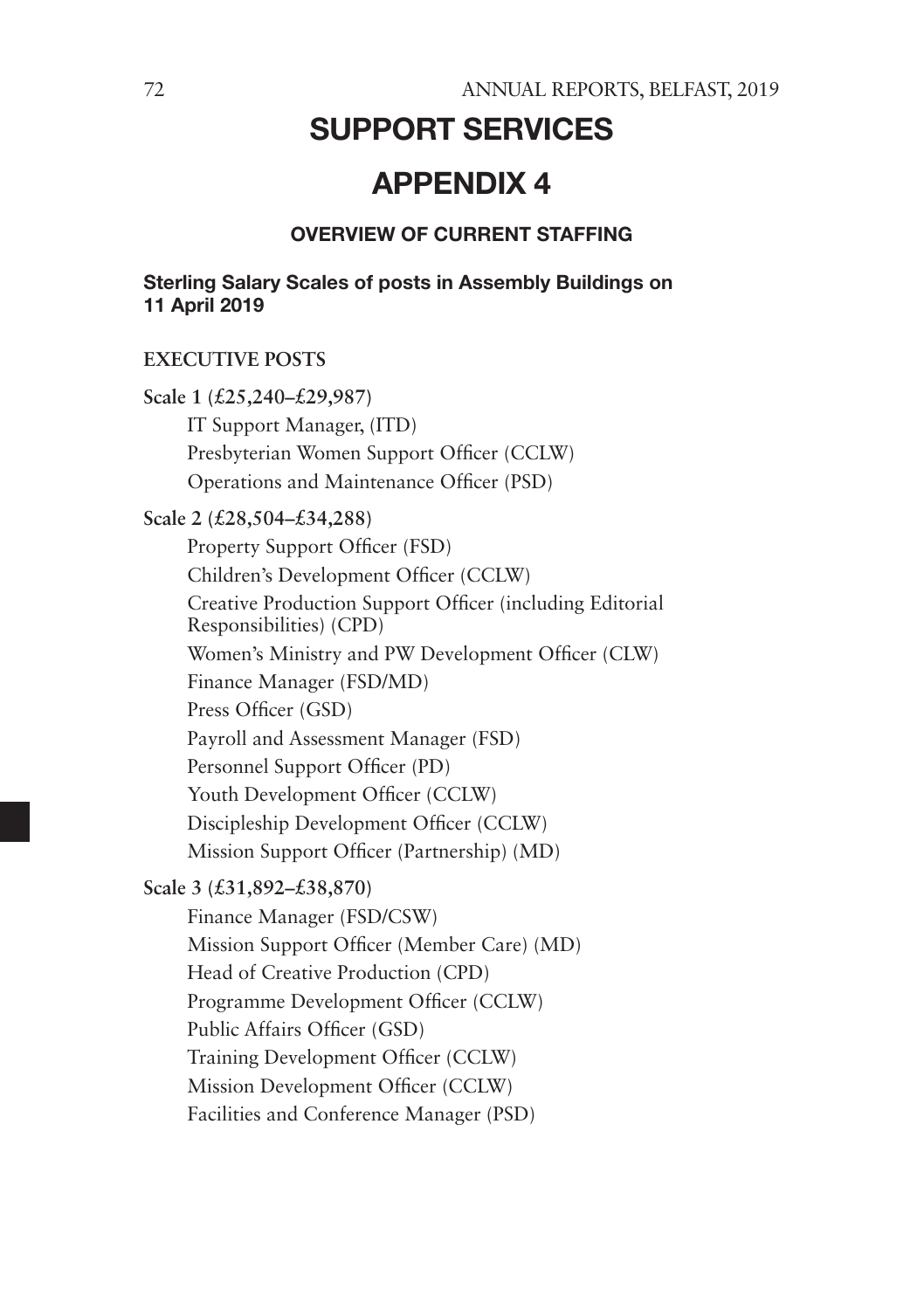**Scale 4 (£35,151–£43,915)**

Senior Finance Manager (FSD) Head of Personnel (PD) IT Development and Support Manager (ITD) Head of Safeguarding (CSW) Head of Disability Services (CSW) Head of Older People Services (CSW)

#### **Scale 6 (£41,747–£50,859)**

Deputy Clerk of Assembly and Deputy General Secretary Secretary of the Council for Mission in Ireland Secretary of the Council for Social Witness Secretary of the Council for Global Mission Secretary of the Council for Congregational Life and Witness

#### **Scale 7 (£47,367 – £60,928)**

Clerk of Assembly and General Secretary Financial Secretary

### **ADMINISTRATIVE AND RELATED POSTS**

#### **Scale 2 (£15,457–£17,877)**

Administrative Assistant (CCLW) Personnel Assistant (1.14 post) (PD) Administrative Assistant, PW (CLW) Administrative Assistant (Job Share) (MD) 'Taking Care' Administrator (CSW) Administrative Assistant (0.68 post) (Purchase Ledger) (FSD) Handyperson (PSD) Assistant Receptionist and Telephonist (PSD) (higher salary protected)

#### **Scale 3 (£17,345 – £20,056)**

Administrative Assistant (GSD) Administrative Assistant (Sales Ledger) (job share 0.4 post) Senior Personnel Assistant (Job Share) (PD) Senior Administrative Assistant (job share 2 x 0.6 post) (CSW) Senior Administrative Assistant (0.5 post) (MD) Senior Administrative Assistant, PW (CCLW) Reception and Information Officer (PSD)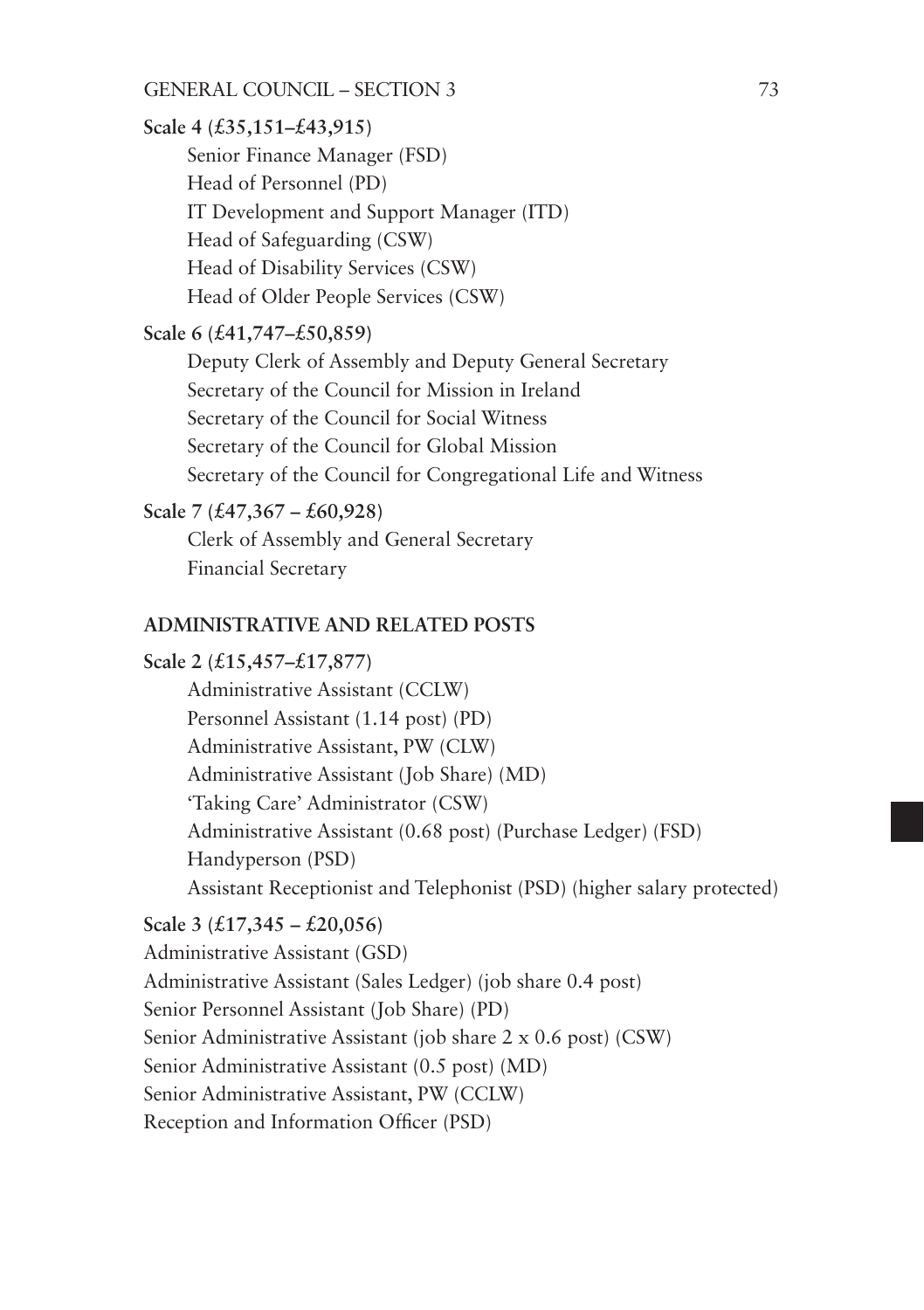### **Scale 4 (£19,653–£22,633)**

Senior Administrative Assistant (Partnerships) (MD) Senior Administrative Assistant (Member Care) (MD) Payroll and Administrative Assistant (1.77 posts) (FSD) Senior Administrative Assistants (x 2 job share) (CCLW) Senior Communications Assistant (0.8 post) (CPD) Senior Administrative Assistant (0.6 post) (FSD) Senior Communications Assistant (Pub) (job share 2 x 0.6 post) (CPD) Senior Administrative Assistant (CCLW)

### **Scale 5 (£21,503–£24,825)**

Senior Creative Production Technician (CPD) Personal Assistant and Senior Administrative Assistant (MD) Assistant Accountant (FSD) Senior Personnel Administrator (PD) Personal Assistant and Senior Administrative Assistant (job share) (GSD) IT Support Officer x 2 (ITD) Financial and Administrative Assistant (0.74 post) (FSD) IT Support and Development Officer (0.8 post) (ITD)

### **Scale 5 (Enhanced) (£23,748–£27,147)**

Personal Assistant and Office Supervisor (CCLW) Personal Assistant and Office Supervisor (MD) Personal Assistant and Office Supervisor (CSW)

**Scale 5 (Enhanced pt 25-34) (£23,748 – £29,268)** Senior Personal Assistant and Office Supervisor (GSD)

### Sterling Salary Scales of posts in other locations on 1 January 2019

### **EXECUTIVE POSTS**

**Scale 2 (£28,504–£34,288)** College Registrar/Bursar, Union College College Librarian, Union College Minister/Ministry Co-ordinator, Kinghan Church (CSW) Chaplain in Residence (MD) University Chaplain UUJ, (MD) Lecturer in Historical Theology, Union College Lecturer in Biblical Studies, Union College Chaplain NI Prison Service and Coordinating Chaplain (Maghaberry)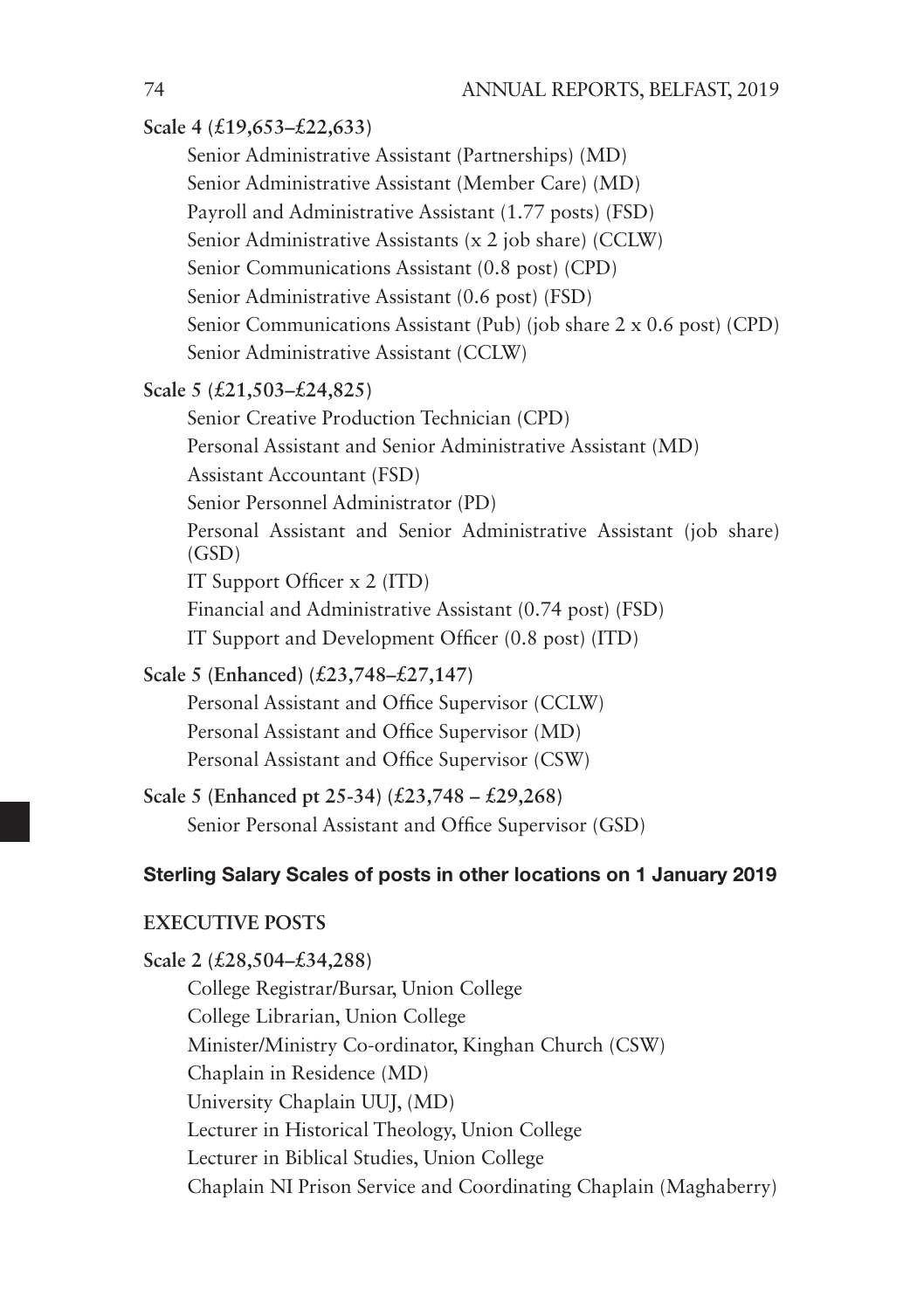#### **Scale 4 (£35,151–£43,915)**

Dean of Ministerial Studies & Development (Union College)

#### **Scale 5 (£38,870–£47,367)**

Senior Lecturer in Biblical Studies and Director of Post-Graduate Studies (Union College)

#### **Scale 6 (£41,747–£50,859)**

Professor of New Testament Studies, Union College (higher salary protected)

Professor of Practical Theology, Union College (higher salary protected) Professor of Systematic Theology, Union College

#### **Scale 7 (£47,367–£60,928)**

Principal of Union Theological College

#### **ADMINISTRATIVE AND RELATED POSTS**

**Scale 1 (£14,366 – £16,591)** Clerical Officer (3 p/t) OPS (CSW)

#### **Scale 2 (£15,457 – £17,877)**

Clerical Officer – Carlisle House (part time) (CSW) Clerical Officer, (4 FT & 1 PT) OPS (CSW) Clerical Officer, Kinghan Church (part time) (CSW) Custodian, Union College Library Assistant (part time), Union College

#### **Scale 3 (£17,345 – £20,056)**

Marriage and Guidance Co-ordinator (CL&W) Administrative Assistant (part time), Union College Senior Clerical Officer (part time), Carlisle House (CSW) Senior Secretary, Union College (0.6 post) Senior Secretary, Union College

### **Scale 4 (£19,653 – £22,633)**

Administrator, Derryvolgie (MD) Senior Secretary, Union College Deputy Librarian, Union College

# **Scale 5 (Enhanced) (£23,748 – £27,147)**

Assistant Chaplain, QUB (MD) Resident Manager, Tritonville Close (Euro Scale) (CSW)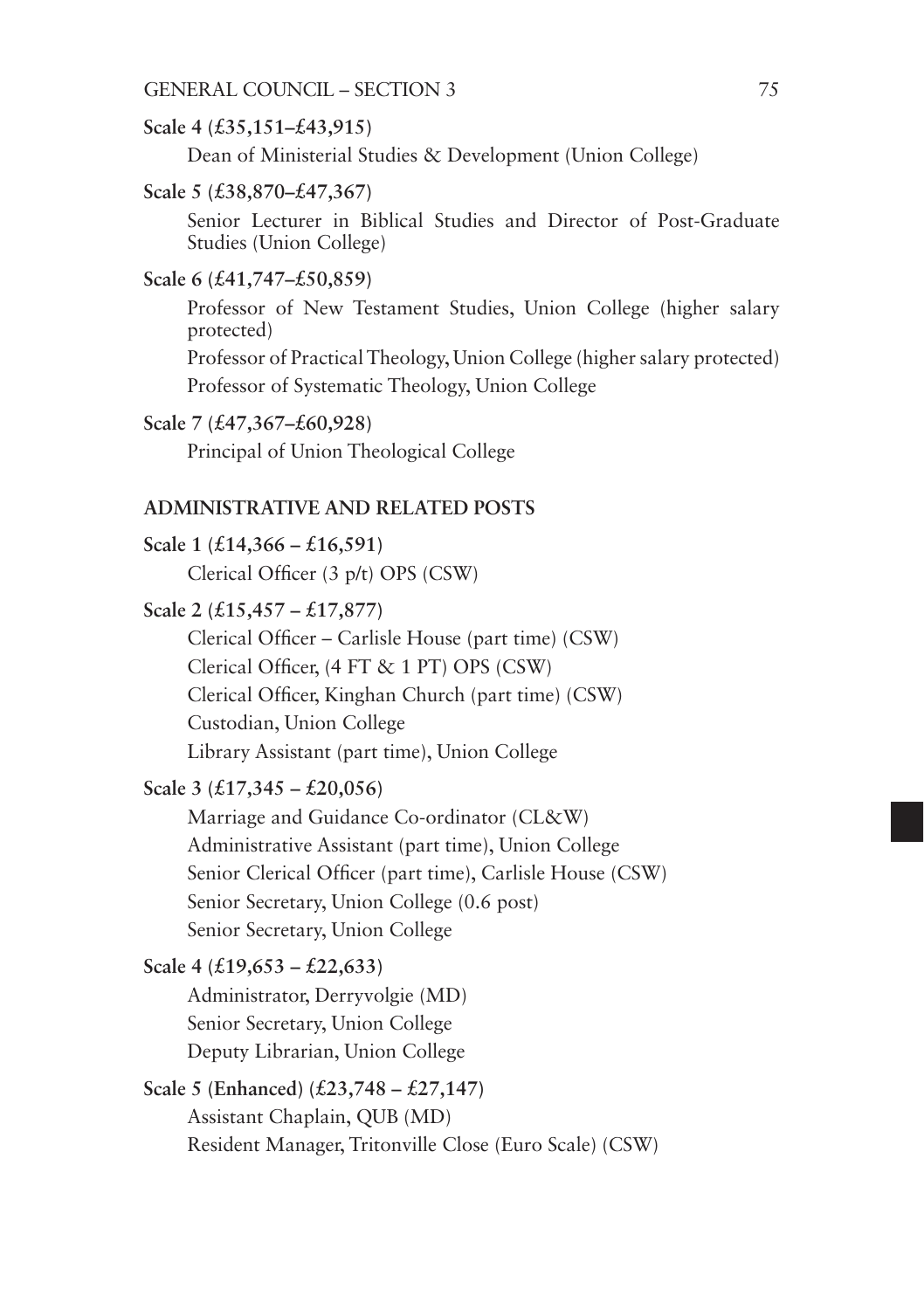# UNITED APPEAL COMMITTEE

- 1. The committee met on the following dates:
	- (a) Thursday 7 February 2019 to review the 2018 accounts, the response to the 2018 Appeal and to confirm grants to councils for that year.
	- (b) Friday, 29 March 2019 to prepare for meetings with councils in relation to their 2020 grants requests.
	- (c) Monday, 1 April 2019 to meet with councils and discuss their budget submissions and then to consider recommendations to the General Council for the 2020 Appeal.

### The 2018 Appeal

- 2. The committee wishes to express its thanks to the congregations who supported the United Appeal in 2018. When contributions for the 2018 Appeal were closed at the end of January 2019,  $£3,291,684$ (2018: £3,301,553) had been received from congregations towards the Appeal Target of £3,500,000, a shortfall of some £208,316. Once late contributions for the 2017 Appeal, trust fund income and donations were taken into account there remained an income shortfall of £14,896. This shortfall, and an excess expenditure over budget for promotion, was further mitigated by the return of £90,000 from the Council for Congregational Life and Witness. The committee notes that by the closing date of the Appeal 38 congregations had not contributed to it and that approx. 60% of the income for the 2018 appeal was received in December 2018 and January 2019. Since the closing date for the Appeal a further  $£173,220$  (at the date of this report) has been received and this will be reflected in the 2019 accounts.
- 3. The committee was pleased to be able to pay in full the proposed allocation of grants of £3,665,000 to councils for 2018.
- 4. A number of years ago the United Appeal Board took the decision to introduce a phased reduction in the use of reserves but this was deferred pending the restructuring of boards to councils. Reserves have reduced by around  $£1.3m$  in the last 10 years. In 2018 reserves were reduced by  $£106,770$ , which was slightly less than the budgeted release of £127,000.
- 5. The committee conveys its position that it will not be possible to continue to use reserves at this rate or to depend on councils returning grants previously allocated and therefore remains of the view that the level of the Appeal and grants to councils needs to be brought into line over the next few years.

### The 2019 Appeal

6. The General Assembly has already agreed to an Appeal of  $£3,550,000$ for 2019 with agreed grants to councils of  $\bar{t}$ 3,700,000. Details of these 2019 agreed grants are included in the second column of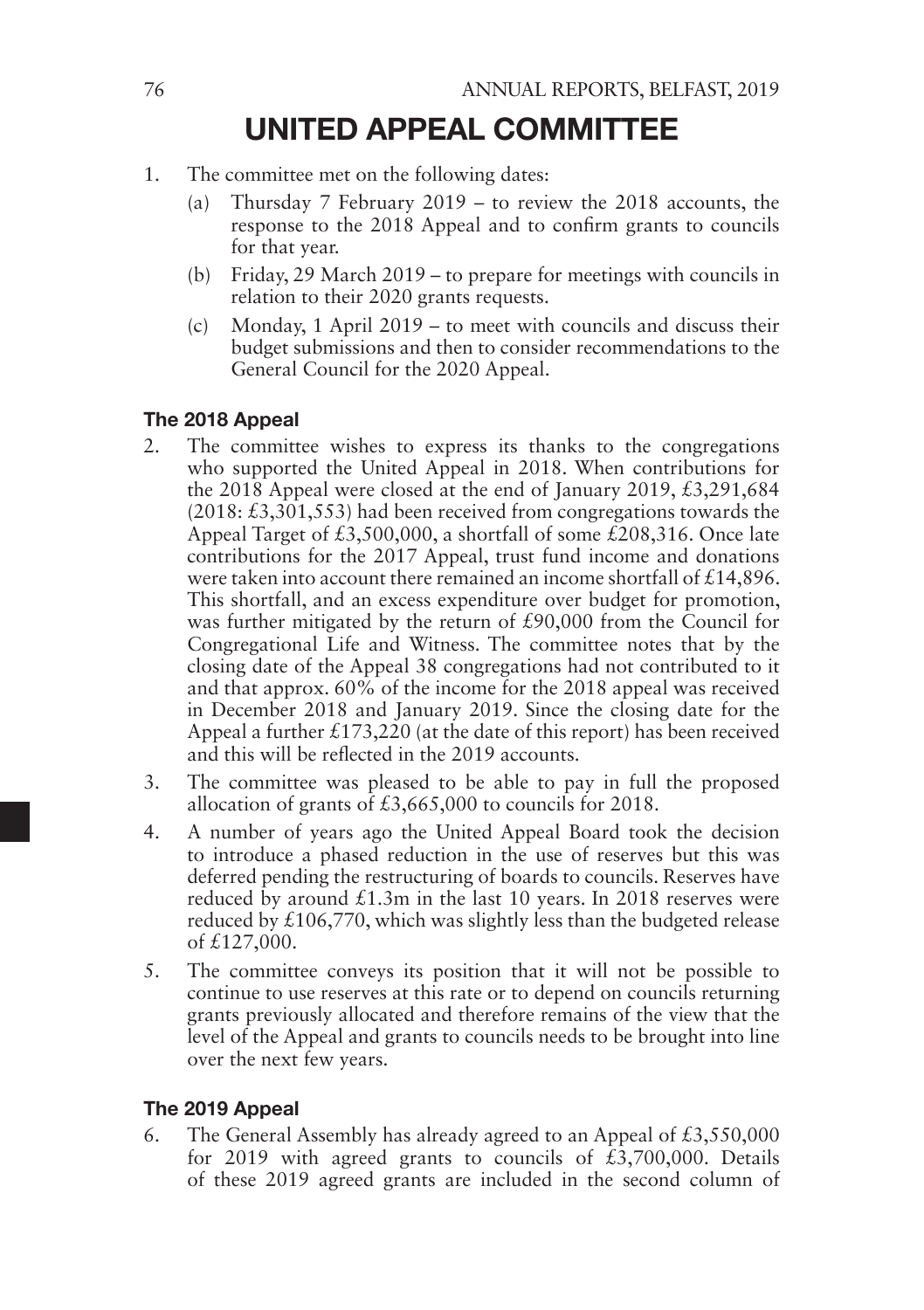Schedule 1 of this report and details of the agreed allocation of the appeal to Presbyteries is included in Schedule 2.

#### The 2020 Appeal

- 7. The United Appeal Committee met on 29 March to complete some preparatory work and again on 1 April to meet with the councils and consider the 2020 budget requests submitted. Having given careful consideration to the budget requests and each Council's presentation, the United Appeal Committee drew up the allocations outlined in Schedule 1 of this report.
- 8. The United Appeal Committee is grateful for the hard work and dedication of every council, not least from their secretaries and conveners. The support from finance personnel to each Council is a crucial link in ensuring monitoring of budgets and spending along with forecasting projections so far in advance.

#### Interviews with Councils

- 9. **Council for Global Mission Requested Grant £1,065,000. Proposed Grant £1,065,000:** Members of the United Appeal Committee were encouraged by the presentations of our two mission councils. The focus of Global Mission continues to be the sending of global mission workers across the world to share God's heart. In supporting the requested budget of  $£1,065,000$  the United Appeal Committee was encouraged by the Council's desire to streamline its structure to ensure core activities had priority. The United Appeal Committee recommended a further review of the Council's investments and their approach to pension contributions for missionaries.
- 10. **Council for Mission in Ireland Requested Grant £1,065,000. Proposed Grant £1,065,000:** The United Appeal Committee reviewed the request of the Council for Mission in Ireland and were reassured by the Council's identification of the many challenges which face our Church throughout Ireland. Members were encouraged by the 'minor miracles' emerging from the Council's work within the Belfast Conference. Although the proposed budget of the Council in 2020 has a greater expenditure than income, the United Appeal Committee is confident in the Council's long term strategy with regard to funding this through the realisation of existing assets.
- 11. **Council for Training in Ministry Requested Grant £375,000. Proposed Grant £375,000:** The United Appeal Committee met with representatives from the Council for Training in Ministry and from Union College. The budget presented by the council reflects a clear level of diligence in offsetting a predicted reduction in income pending a decision of QUB for undergraduate study. While the teaching of ministerial students remains our priority as a church, it is disappointing to potentially lose the partnership of QUB in teaching theology to our student community. Steps to replace the teaching of undergraduate degrees through Queen's with PTFI degrees and the use of BibleMesh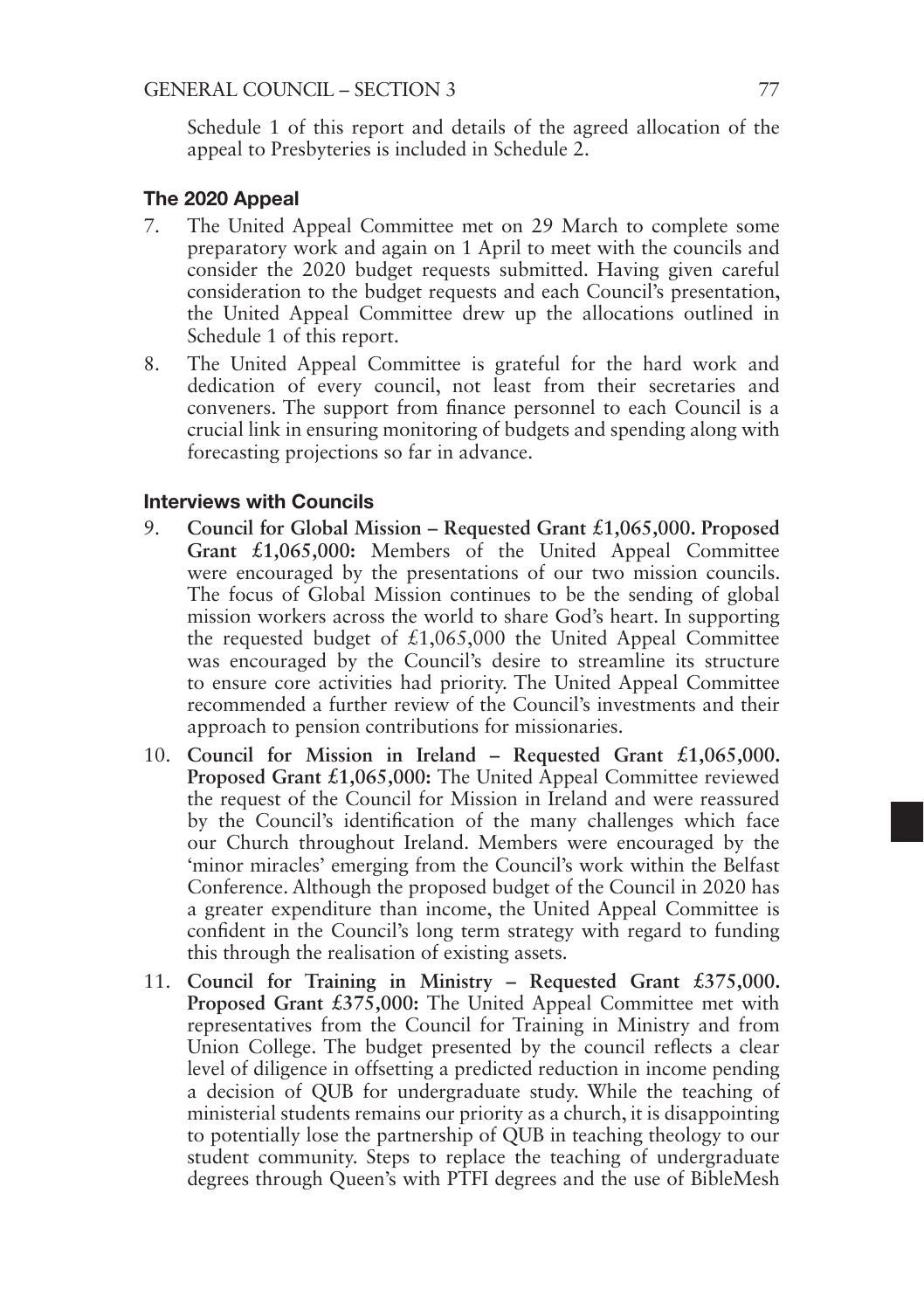for online students brought some encouragement to the United Appeal Committee. While affirming the budget for 2020 the United Appeal Committee wish to highlight that potential changes to the role of the college in undergraduate studies could place a greater demand upon the United Appeal for future funding.

- 12. **Council for Congregational Life and Witness Requested Grant £720,000. Proposed Grant £720,000:** The United Appeal Committee received the presentation of the Council for Congregational Life and Witness budget. The committee recognised the value and benefit of this Council's reliance on its staff members to resource the work of our congregations. Recognising this asset, members of the United Appeal Committee would encourage a review of the Church Hymnary Fund and Family Book Fund to assist in future funding of critical areas of the Council's work among congregations. It was felt that the ability of the Council to keep the cost of it's courses and conferences as low as possible without incurring cost on the United Appeal was admirable.
- 13. **Council for Social Witness Requested Grant £264,271. Proposed Grant £245,000:** The United Appeal Committee heard of the hard work undertaken throughout Ireland by the Council for Social Witness. As many of their projects are funded from various outside income streams they do not require any funding from United Appeal. This is mainly due to the high level of occupancy achieved at all facilities while also avoiding the need to require top-up payments from resident's families. The care of the Council's staff in each setting is remarkable as is the diligence of its staff and leadership. This is reflected in the efficient managing of its budget, assets and investments. The United Appeal Committee realises, however, the forthcoming impact on the Council's work through the shortage of skilled care and nursing staff.
- 14. **General Council Creative Production Department Requested Grant £230,000. Proposed Grant £230,000:** The United Appeal Committee consulted with the Creative Production Department and reflected on its budget for United Appeal funding. It was encouraging to discover how recent staffing changes had been managed through the use of third party professional services. Training for staff members was also high on the priority list, enabling our communication to be relevant and effective. The management of computer hardware, software and website systems allows CPD to operate with a small potential surplus. The United Appeal Committee, however, is aware that this will not always be the case and an increase in budget for creative production will be likely within the next five years.

#### Proposed Grants for 2020

15. Having met with the various councils and departments it was agreed that the budgets for each be affirmed and that a call on United Appeal for 2020 be made as highlighted in Schedule 1. This is with the exception of the Council for Social Witness which has some reserves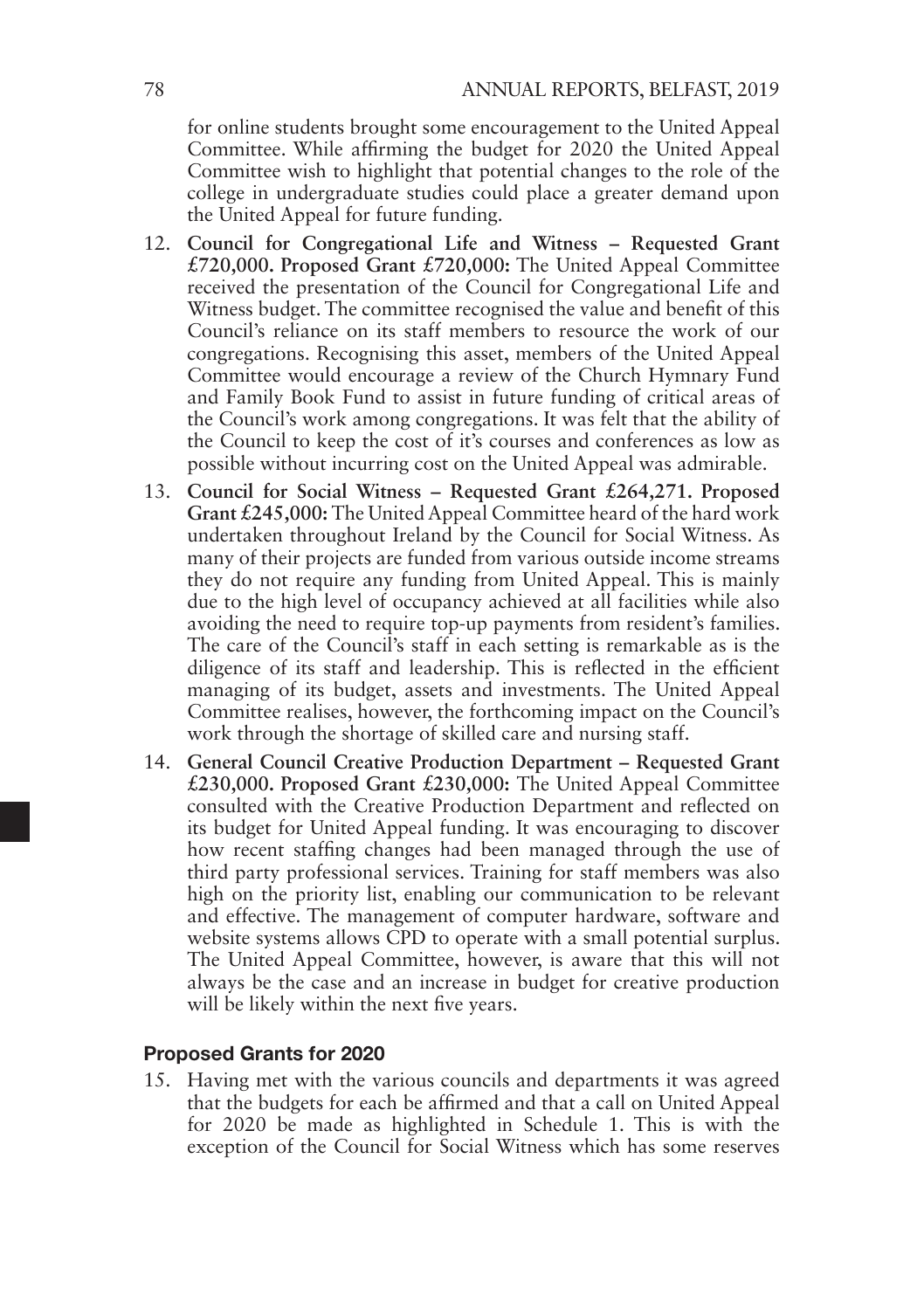and an ongoing disposal of assets and therefore its budget should remain at the same level as 2019 i.e. £245,000.

16. This will maintain the overall level of grant expenditure for 2020 at the same level as 2019, i.e. £3,700,000 with all councils receiving the same level of grant.

#### Proposed Appeal for 2020

- 17. The United Appeal Committee, therefore, recommends an increase in the Appeal for 2020 to £3,600,000 from £3,550,000 in 2019 (i.e. a 1.4% increase).
- 18. As some congregations do not contribute to the Appeal before the closing date it is projected that the accounts for 2020 will show a deficit of £162,000. Without any anticipated returns from councils this deficit would bring the balance of reserves to  $\text{\pounds}$  1,705,408 at the end of 2020. This is necessary to fund the monthly grants to councils of 7.5% of their projected grants.
- 19. The United Appeal Committee is concerned as to the continuing use on reserves and anticipate future increases in funding requests from the councils to maintain their current level of work and fulfilment of remits. It is anticipated that the United Appeal in the next few years would need to increase to meet these requests placing a greater demand on our congregations and members. The United Appeal Committee recognises the hard work undertaken by the Financial Secretary, his staff and the individual secretaries and conveners. This hard work has avoided a greater call on United Appeal in recent years but many of their tactics cannot be maintained thus leading to the potential increase in the United Appeal from 2021 onwards.

MARK CATNEY, Convener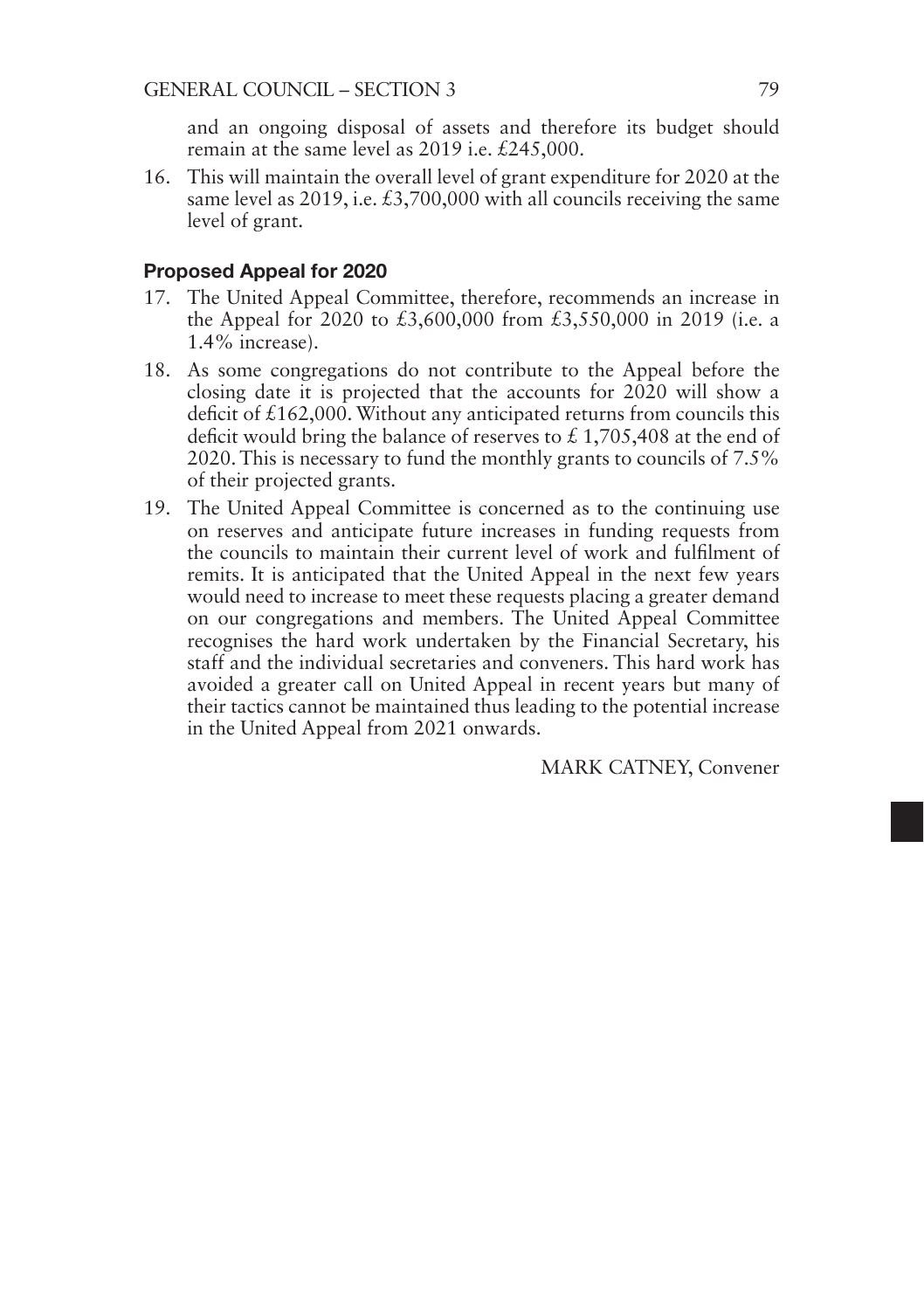# UNITED APPEAL COMMITTEE

### SCHEDULE 1 – PROPOSED 2020 APPEAL AND COMPARATIVE FIGURES FOR PREVIOUS YEARS

|                                         | Proposed<br>2020<br>£. | <b>Budget</b><br>2019<br>£. | Actual<br>2018<br>£. |
|-----------------------------------------|------------------------|-----------------------------|----------------------|
| <b>APPEAL</b>                           | 3,600,000              | 3,550,000                   | 3,500,000            |
| PROJECTED ACCOUNTS                      |                        |                             |                      |
| <b>INCOME</b>                           |                        |                             |                      |
| Congregations (current year)            | 3,350,000              | 3,300,000                   | 3,291,684            |
| Congregations (prior years)             | 150,000                | 150,000                     | 118,943              |
| <b>Income from Trust Funds</b>          | 28,000                 | 28,000                      | 28,698               |
| Donations and Bequests                  | 10,000                 | 10,000                      | 39,292               |
| <b>Bank Interest</b>                    | 10,000                 | 10,000                      | 6,487                |
| <b>TOTAL INCOME</b>                     | 3,548,000              | 3,498,000                   | 3,485,104            |
| <b>EXPENDITURE</b>                      |                        |                             |                      |
| Promotional Costs                       | 10,000                 | 10,000                      | 16,874               |
| <b>GRANTS</b>                           |                        |                             |                      |
| Mission in Ireland                      | 1,065,000              | 1,065,000                   | 1,050,000            |
| Global Mission                          | 1,065,000              | 1,065,000                   | 1,050,000            |
| Training in Ministry                    | 375,000                | 375,000                     | 370,000              |
| Congregational Life and Witness         | 720,000                | 720,000                     | 720,000              |
| Social Witness                          | 245,000                | 245,000                     | 245,000              |
| General - Creative Production           | 230,000                | 230,000                     | 230,000              |
| <b>TOTAL GRANTS</b>                     | 3,700,000              | 3,700,000                   | 3,665,000            |
| <b>TOTAL EXPENDITURE</b>                | 3,710,000              | 3,710,000                   | 3,681,874            |
| <b>SURPLUS (DEFICIT)</b>                | $-162,000$             | $-212,000$                  | $-196,770$           |
| Grants Returned - CCLW                  | 0                      |                             | 90,000               |
| Added /(Deducted) to/(from)<br>reserves | $-162,000$             | $-212,000$                  | $-106,770$           |
| Reserves at start of year               | 1,867,408              | 2,079,408                   | 2,186,178            |
| Reserves at end of year                 | 1,705,408              | 1,867,408                   | 2,079,408            |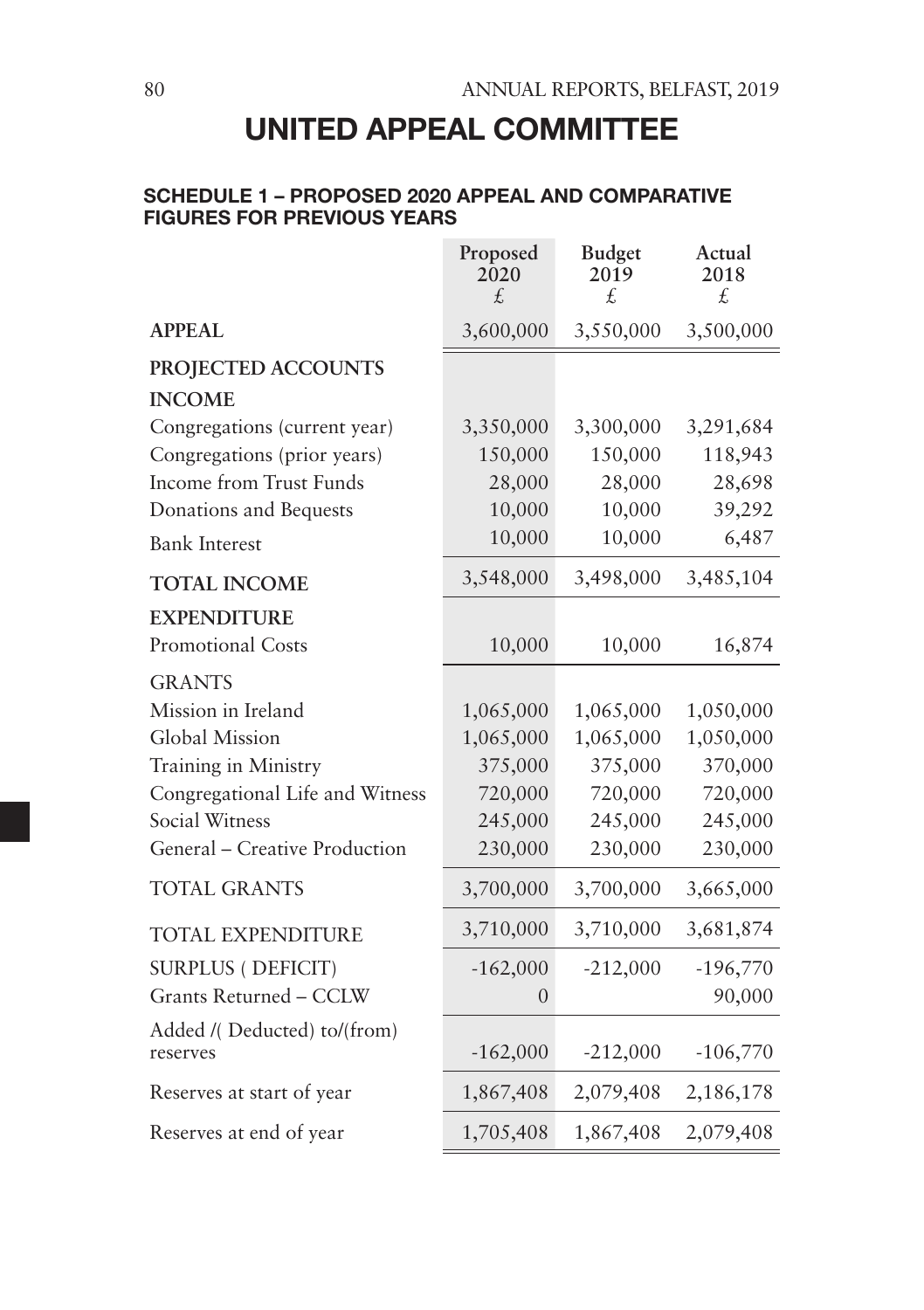# UNITED APPEAL COMMITTEE

#### SCHEDULE 2 – ALLOCATION OF THE 2019 UNITED APPEAL TO PRESBYTERIES

*(As agreed by the 2018 General Assembly)*

|                        | Contributing    | Assessable | United    |
|------------------------|-----------------|------------|-----------|
| Presbytery             | <b>Families</b> | Income     | Appeal    |
|                        | 2017            | 2017       | 2019      |
|                        |                 | £          | £         |
| Ards                   | 6,720           | 3,723,121  | 329,554   |
| Armagh                 | 3,511           | 2,201,318  | 183,432   |
| Ballymena              | 6,550           | 3,638,544  | 321,639   |
| <b>Belfast North</b>   | 3,919           | 2,166,338  | 191,975   |
| Belfast South          | 2,546           | 1,859,801  | 144,591   |
| <b>Belfast East</b>    | 4,807           | 3,346,276  | 265,741   |
| Carrickfergus          | 4,279           | 2,046,113  | 195,588   |
| Coleraine and Limavady | 4,958           | 2,733,297  | 242,546   |
| Derry and Donegal      | 4,654           | 2,214,626  | 212,253   |
| Down                   | 4,077           | 1,924,649  | 185,262   |
| Dromore                | 4,345           | 2,297,298  | 208,251   |
| Dublin and Munster     | 1,160           | 1,804,701  | 107,930   |
| Iveagh                 | 3,265           | 1,721.101  | 156,261   |
| Monaghan               | 1,082           | 813,503    | 62,464    |
| Newry                  | 2,715           | 1,325,342  | 125,290   |
| Omagh                  | 3,248           | 1,615,176  | 151,188   |
| Route                  | 3,210           | 1,557,070  | 147,697   |
| Templepatrick          | 3,457           | 1,704,031  | 160,255   |
| Tyrone                 | 3,346           | 1,717,022  | 158,083   |
|                        | 71,849          | 40,409,327 | 3,550,000 |

50% of the allocation for 2019 has been based on contributing families and 50% on Assessable Income. Assessable Income for congregations in the Republic of Ireland has been converted to sterling at GBP $\tilde{E1} = \epsilon 1.1413$ 

*NOTE: Schedule 3 of the United Appeal Committee Report, outlining the allocation of the 2020 United Appeal to Presbyteries, will be included with the 2019 Minutes of the General Assembly. The allocation will be based on the agreed formula of 50% of the allocation based on contributing families and 50% on Assessable Income. This change is due to the later submission date for part B of the annual statistical returns.*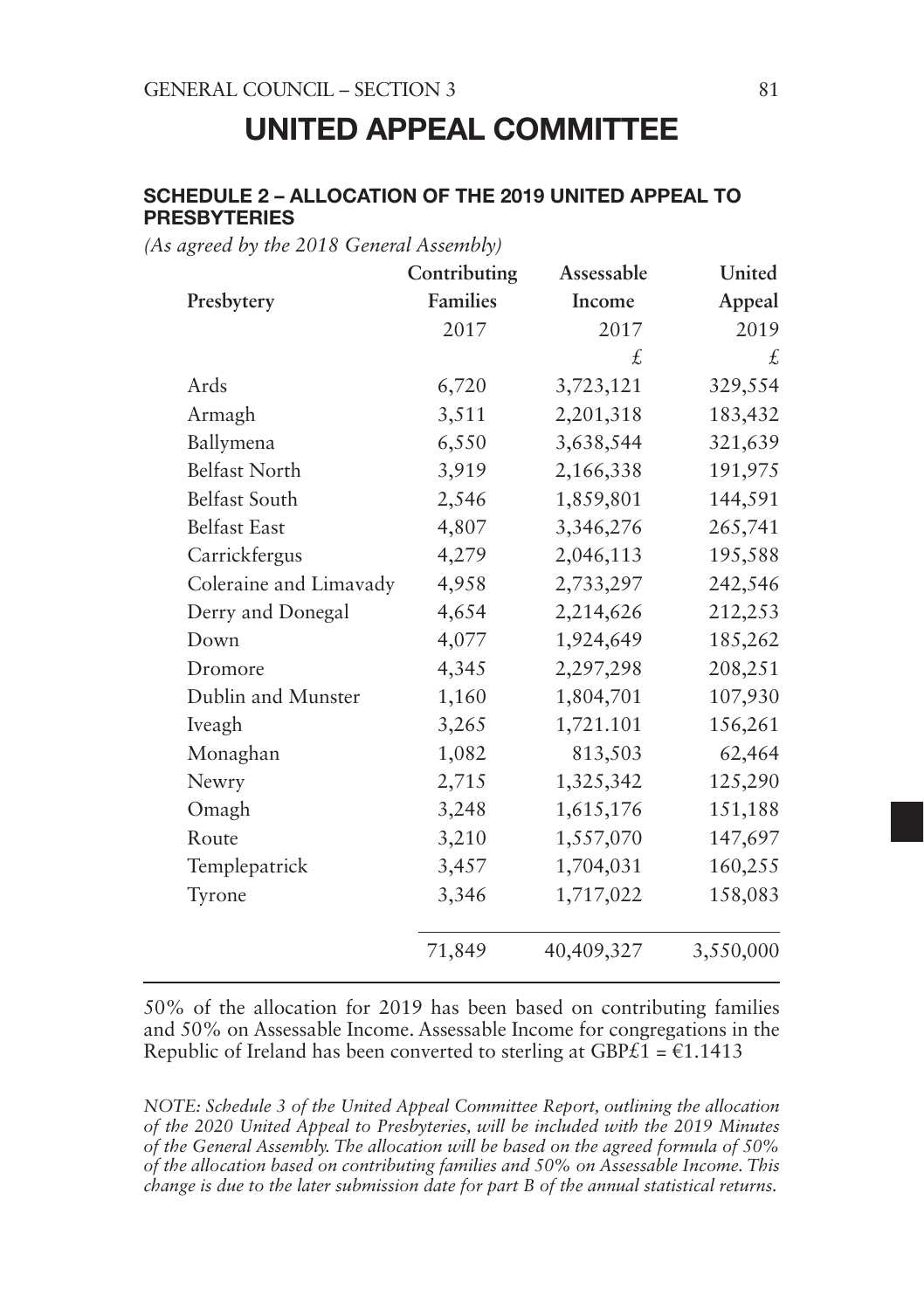# HOLDING TRUSTEE TASK GROUP

1. The 2018 General Assembly instructed all presbyteries to consider the following proposal:

> to merge the 19 Presbytery Education Boards and form one, or if necessary two, holding trustee bodies for those congregations in the General Assembly not wishing to appoint three or more individual voting members as named trustees to receive and hold their property, and report to the Convener of the Holding Trustee Task Group by 30 November 2018.

- 2. Replies were received from all 19 Presbyteries and the outcome was:
	- 13 Presbyteries were in favour of continuing with the process;
	- 3 Presbyteries were opposed to continuing with the process;
	- 3 Presbyteries did not express an opinion for or against but submitted comments.

**The responses indicate that the proposal to merge the Presbytery Education Boards should be considered in more detail.**

- 3. Some presbyteries made written submissions and in others the Clerk of Presbytery spoke to the convener. The following is a summary of concerns and questions raised during the consultation:
	- Merging 19 into 1 or 2 may be seen by some as the centralisation of power.
	- Any move towards one body could mean a loss of local knowledge.
	- Will the removal of the local trustee body result in an increase in time to process business?
	- Is it not likely that this process will lead to an increase in the number of congregations appointing named trustees?
	- This could be a long drawn out and complex process.
	- What level of costs will be involved?
	- Would it not be better to put energy and resources into training members of Education Boards?
	- Some Education Boards have investments in the name of the Education Board – how will these be managed?
	- Some Education Boards have investment funds and the income is used by the presbytery to support local projects – how can the future use of such funds be maintained?
	- At least one Education Board was appointed by the High Court as the executive trustee body of a fund and is responsible for the distribution of funds – how can this be managed by a holding trustee body?
	- Several Education Boards are registered as landlords under the Landlord Registration Scheme – is this a matter that needs to be resolved if there is to be one body?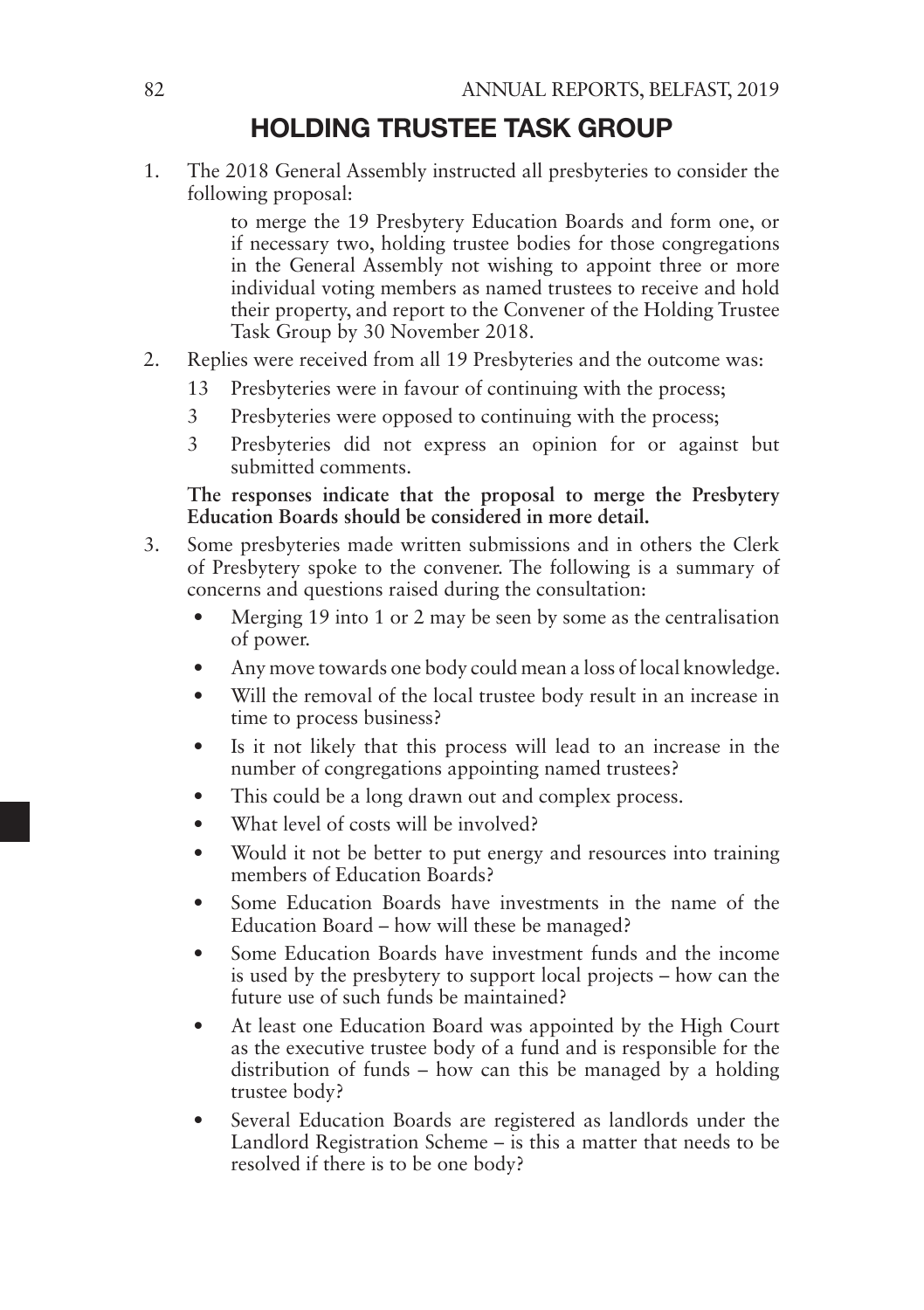**The comments received suggest that further information would be helpful in reaching a final decision. Presbyteries are interested in the detailed outworking of any proposals before committing to make changes.**

- 4. Discussions with clerks suggest that the process of appointing charity trustees has raised questions throughout the Church about the position of holding trustee. Possibly this is something that needs to be clarified during the process and may be the starting point for the report that needs to be prepared to help the Church decide on this matter.
- 5. The General Council received the report of the task group and agreed that an appropriate resolution be presented to the General Assembly to progress the issues outlined.

ROBERT HERRON, Convener

# CHARITY REGISTRATION TASK GROUP

#### Registration with the Charities Regulatory Authority

- 1. Representatives of PCI have met with officials of the Charities Regulatory Authority (CRA) in the Republic of Ireland on two occasions over the last few years and while those meetings were useful the CRA have not been in a position to complete the registration of all parts of the denomination.
- 2. The Presbyterian Church in Ireland (or maybe more accurately the activities falling under the General Assembly) is already registered with the Charities Regulatory Authority and the annual returns to the CRA are up to date.
- 3. A small number of PCI congregations were classified as what are referred to as Section 40 registrations (or existing charities) because they had their own Revenue Commissioners Charity Number (i.e. a CHY number). These congregation are now registered and it appears that everything is up to date with regard to filing and reporting requirements. These congregations are Abbey, Christ Church Rathgar, Cavan, Corboy, Donegal, Dundalk, Dunfanaghy, Newbliss, Sligo, St Andrew's, Blackrock, and Ray.
- 4. The majority of PCI congregations (and indeed the three presbyteries in, or with a substantial number of congregations in, the Republic of Ireland) are what are referred to as Section 39 registrations (or new charities) because they do not have their own Revenue Commissioners Charity Number. It is hoped that eventually these can be registered as individual charities but under a group registration process.
- 5. The last email correspondence from the CRA was on 21 June 2018 when the CRA advised that they were putting in a new IT system and that PCI's Section 39 congregations would not be invited forward for registration in a few months. It was anticipated this would be around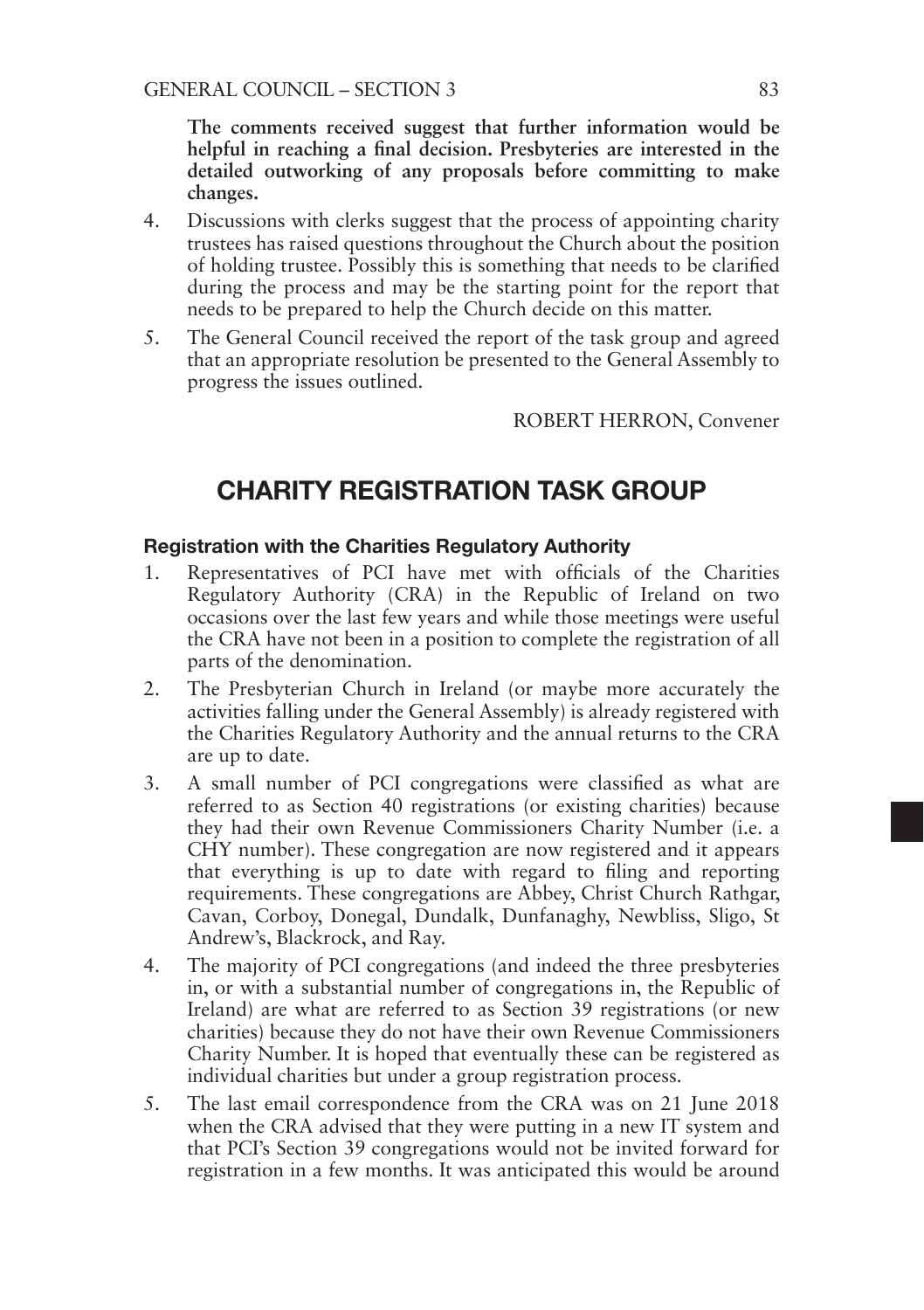August/September 2018 and that CRA would arrange a further meeting to discuss the registration process. PCI has not heard anything since then. The Financial Secretary has contacted the CRA on several occasion by telephone over recent months enquiring when registration might take place. Despite being advised that someone would be in touch no one from the CRA has returned these calls.

6. A letter has recently been sent to the Registration Team at CRA seeking a definitive timescale for the registration of PCI's section 39 congregations.

TREVOR D. GRIBBEN, Acting Convener

# GENERAL DATA PROTECTION REGULATION TASK GROUP

1. The General Data Protection Regulation (GDPR) Task Group was appointed by the Council on 10 October 2017, with the following remit:

*To produce advice and guidelines for:*

- (a) The Councils and Departments of the General Assembly
- (b) Presbyteries and Congregations

*which will enable ongoing compliance with GDPR by 25 May 2018; and which will enable information/data which has previously been gathered or processed to become compliant.*

2. The GDPR Task Group has met on two occasions since the last meeting of General Assembly.

### Temporary Data Protection Officer

- 3. Mr Kirk Shilliday's term as Project Manager has come to an end the task group is extremely grateful to him for the work he has done, and the manner in which he has carried it out. The meeting of General Council on 11 October 2018 had accepted a recommendation from the GDPR Task Group to appoint a time-limited dedicated Data Protection Coordinator and that the Financial Secretary and Project Manager prepare a job description and personnel specification for the post for approval by the Priorities Reference Panel. The task group reviewed the documents and agreed that the post would require two days per week for a minimum of six months, with a possibility of extension and that the position would be filled on a contract for services basis. The post was advertised through the church and Mr Robert Dowey, a member of the kirk session of First Portadown Presbyterian Church, was appointed in January as Temporray Data Protection Officer. Mr Dowey's priorities will be:
	- (a) data retention policies;
	- (b) the General Assembly Data Register; and
	- (c) staff training.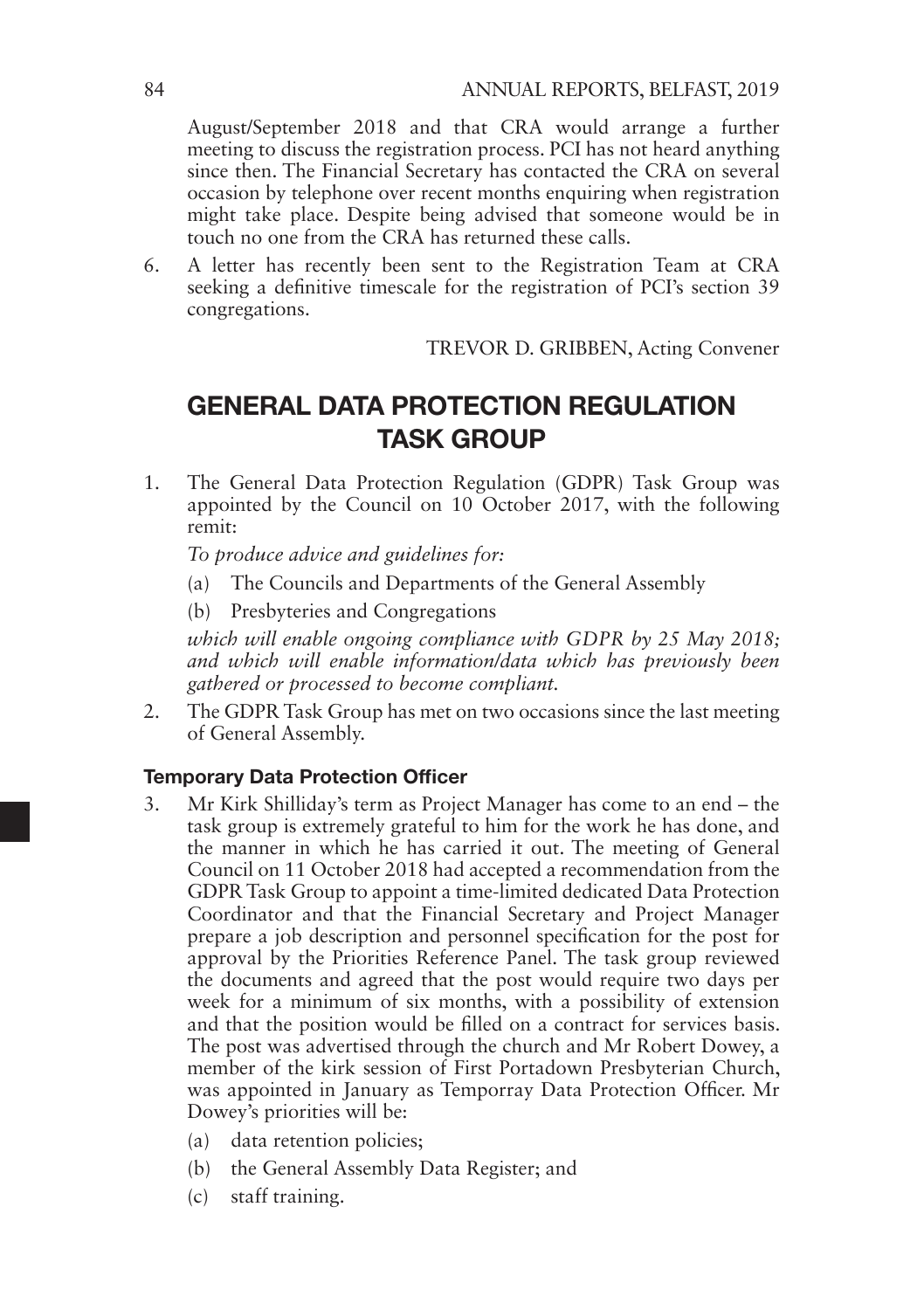#### Policy Development

4. The task group considered a draft 'Top Ten Tips' for ensuring presbyteries and congregations are GDPR compliant. The document, which had been drawn up by the Project Manager was discussed and amendments proposed. An amended 'Top Ten Tips' document has been drawn up by the Deputy Clerk and Financial Secretary and included in the GDPR Downloads section of the PCI website at *www.presbyterianireland.org/gdpr*. In addition, the Convener will contribute an article to the May edition of the *Presbyterian Herald* on 'GDPR one year on' which will include a copy of the 'Top Ten Tips'.

#### Office 365

5. The Deputy Clerk and Head of IT will issue a letter to congregations informing them of the existence of Office 365 as a GDPR compliant platform. Congregations will be advised that PCI is not resourced to support the implementation of Office 365 and that they should source local support should they decide to use the platform.

#### Retention of emails

6. The time for which emails need to be retained poses a number of issues for General Assembly Departments. The task group asked the Temporary Data Protection Officer to consult with departments on retention periods for emails and to identify options.

#### Future of Task Group

7. The task group reviewed its work and concluded that its remit has been largely fulfilled. The task group was thanked for its services and discharged at the March meeting of the General Council, with future responsibility for GDPR matters given to the Support Services Committee.

EDGAR JARDINE CB, Convener

# ENGAGEMENT AND CONSULTATIONS TASK GROUP (ECTG)

- 1. The ECTG continued in existence for a further period to consider the responses given at a meeting with clerks of presbytery in January 2019 reviewing the new consultations process. In summary, comments were favourable and there are no major changes to be made to the process.
- 2. It is understood that some presbyteries operate a hybrid model of consulting with congregations. While adopting most of the new process they may, for example, use a larger panel to undertake a consultation or may still ask a congregation give a presentation. The new system allows for some of this kind of flexibility, but in general the new template was